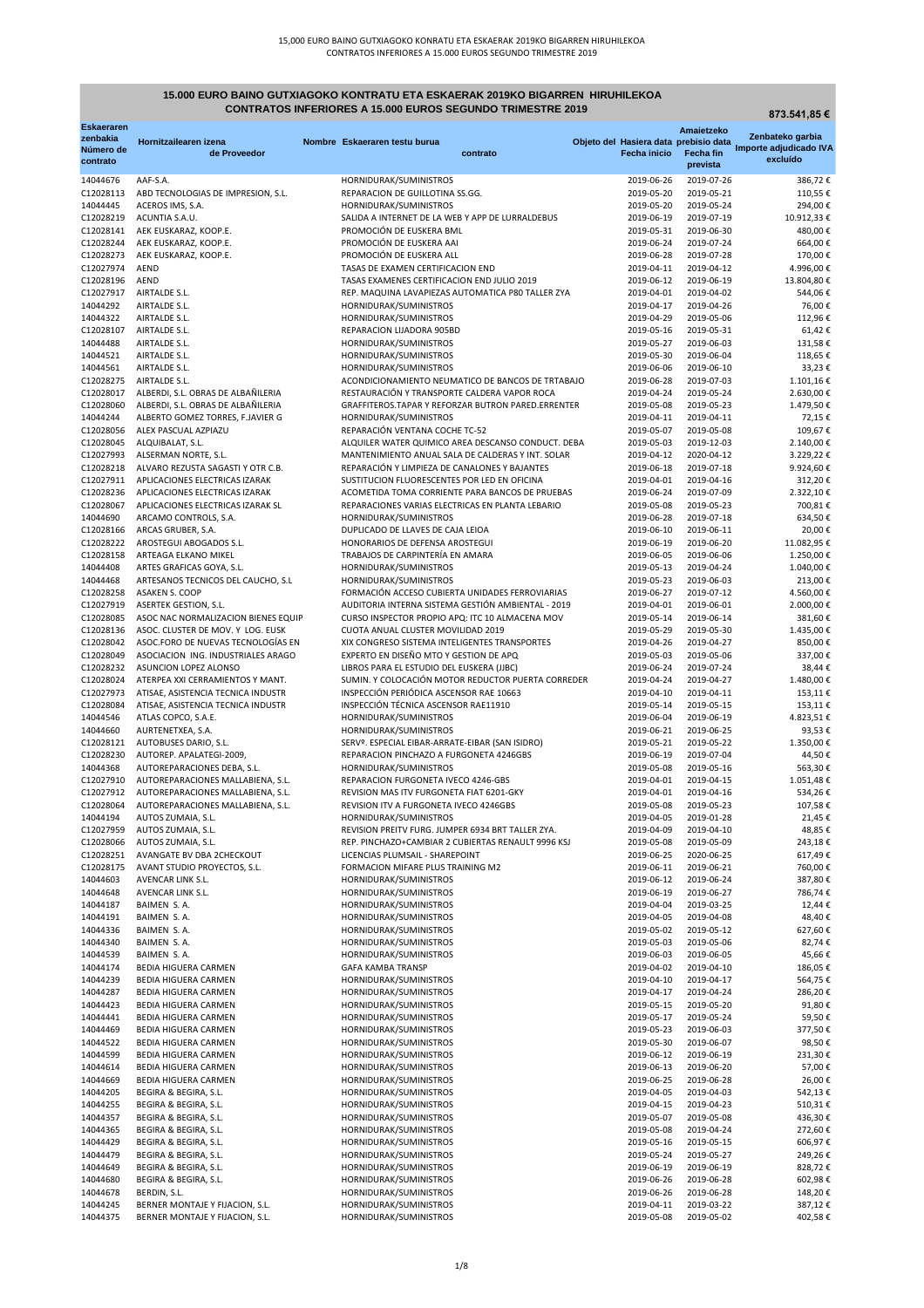## 15,000 EURO BAINO GUTXIAGOKO KONRATU ETA ESKAERAK 2019KO BIGARREN HIRUHILEKOA CONTRATOS INFERIORES A 15.000 EUROS SEGUNDO TRIMESTRE 2019

| <b>Eskaeraren</b><br>zenbakia<br>Número de<br>contrato | Hornitzailearen izena<br>de Proveedor                                     | Nombre Eskaeraren testu burua                                                                  | contrato | <b>Fecha inicio</b>      | Amaietzeko<br>Objeto del Hasiera data prebisio data<br><b>Fecha fin</b><br>prevista | Zenbateko garbia<br>Importe adjudicado IVA<br>excluído |
|--------------------------------------------------------|---------------------------------------------------------------------------|------------------------------------------------------------------------------------------------|----------|--------------------------|-------------------------------------------------------------------------------------|--------------------------------------------------------|
| 14044604                                               | BERNER MONTAJE Y FIJACION, S.L.                                           | HORNIDURAK/SUMINISTROS                                                                         |          | 2019-06-12               | 2019-06-13                                                                          | 438,98€                                                |
| 14044655                                               | BERNER MONTAJE Y FIJACION, S.L.                                           | HORNIDURAK/SUMINISTROS                                                                         |          | 2019-06-20               | 2019-06-20                                                                          | 299,15€                                                |
| 14044471                                               | BILBAO ELECTRONICA, S.A.                                                  | HORNIDURAK/SUMINISTROS                                                                         |          | 2019-05-24               | 2019-06-03                                                                          | 39,40€                                                 |
| 14044501                                               | BILBAO ELECTRONICA, S.A.                                                  | HORNIDURAK/SUMINISTROS                                                                         |          | 2019-05-28               | 2019-05-31                                                                          | 12,60€                                                 |
| C12028173                                              | BILBAO ELECTRONICA, S.A.                                                  | SUMINISTRO DE REPUESTOS GRUA PUENTE                                                            |          | 2019-06-11               | 2019-07-11                                                                          | 748,06€                                                |
| 14044606                                               | BILBAO ELECTRONICA, S.A.                                                  | Según oferta email 06.06.19<br>PROMOCIÓN DE EUSKERA IVS                                        |          | 2019-06-12               | 2019-06-22                                                                          | 8,88€                                                  |
| C12027979<br>14044315                                  | BILBO ZAHARRA SOZIETATE KOOP<br>BKM HIGIENE PROFESIONAL 2006, S.L.        | HORNIDURAK/SUMINISTROS                                                                         |          | 2019-04-11<br>2019-04-25 | 2019-05-11<br>2019-04-26                                                            | 255,00€<br>1.258,10€                                   |
| 14044381                                               | BKM HIGIENE PROFESIONAL 2006, S.L.                                        | HORNIDURAK/SUMINISTROS                                                                         |          | 2019-05-09               | 2019-05-07                                                                          | 720,13€                                                |
| 14044571                                               | BKM HIGIENE PROFESIONAL 2006, S.L.                                        | HORNIDURAK/SUMINISTROS                                                                         |          | 2019-06-10               | 2019-06-10                                                                          | 388,27€                                                |
| 14044210                                               | BLINKER ESPAÑA, S.A.                                                      | HORNIDURAK/SUMINISTROS                                                                         |          | 2019-04-05               | 2019-03-26                                                                          | 612,16€                                                |
| 14044257                                               | BLINKER ESPAÑA, S.A.                                                      | HORNIDURAK/SUMINISTROS                                                                         |          | 2019-04-15               | 2019-04-24                                                                          | 837,92€                                                |
| 14044310                                               | BLINKER ESPAÑA, S.A.                                                      | HORNIDURAK/SUMINISTROS                                                                         |          | 2019-04-25               | 2019-04-29                                                                          | 657,54€                                                |
| 14044359                                               | BLINKER ESPAÑA, S.A.                                                      | HORNIDURAK/SUMINISTROS                                                                         |          | 2019-05-08               | 2019-05-09                                                                          | 161,25€                                                |
| 14044360<br>14044361                                   | BLINKER ESPAÑA, S.A.<br>BLINKER ESPAÑA, S.A.                              | HORNIDURAK/SUMINISTROS<br>HORNIDURAK/SUMINISTROS                                               |          | 2019-05-08<br>2019-05-08 | 2019-04-10<br>2019-04-11                                                            | 323,83€<br>63,96€                                      |
| 14044362                                               | BLINKER ESPAÑA, S.A.                                                      | HORNIDURAK/SUMINISTROS                                                                         |          | 2019-05-08               | 2019-04-17                                                                          | 473,38€                                                |
| 14044383                                               | BLINKER ESPAÑA, S.A.                                                      | HORNIDURAK/SUMINISTROS                                                                         |          | 2019-05-09               | 2019-05-02                                                                          | 528,29€                                                |
| 14044500                                               | BLINKER ESPAÑA, S.A.                                                      | HORNIDURAK/SUMINISTROS                                                                         |          | 2019-05-28               | 2019-05-20                                                                          | 533,71€                                                |
| 14044502                                               | BLINKER ESPAÑA, S.A.                                                      | HORNIDURAK/SUMINISTROS                                                                         |          | 2019-05-28               | 2019-05-30                                                                          | 896,45€                                                |
| 14044547                                               | BLINKER ESPAÑA, S.A.                                                      | HORNIDURAK/SUMINISTROS                                                                         |          | 2019-06-04               | 2019-06-04                                                                          | 641,30€                                                |
| 14044602                                               | BLINKER ESPAÑA, S.A.                                                      | HORNIDURAK/SUMINISTROS                                                                         |          | 2019-06-12               | 2019-06-13                                                                          | 406,72€                                                |
| 14044613<br>14044624                                   | BLINKER ESPAÑA, S.A.<br>BLINKER ESPAÑA, S.A.                              | HORNIDURAK/SUMINISTROS                                                                         |          | 2019-06-13<br>2019-06-13 | 2019-06-14<br>2019-06-14                                                            | 452,85€                                                |
| 14044682                                               | BLINKER ESPAÑA, S.A.                                                      | HORNIDURAK/SUMINISTROS<br>HORNIDURAK/SUMINISTROS                                               |          | 2019-06-27               | 2019-06-28                                                                          | 395,36€<br>1.018,25€                                   |
| 14044189                                               | BRAMMER IBERICA, S.A.                                                     | CORTAVIENTOS HV9810 URAL TXXL LOG ET                                                           |          | 2019-04-04               | 2019-04-25                                                                          | 257,70€                                                |
| 14044264                                               | BRAMMER IBERICA, S.A.                                                     | HORNIDURAK/SUMINISTROS                                                                         |          | 2019-04-16               | 2019-04-23                                                                          | 67,00€                                                 |
| 14044294                                               | BRAMMER IBERICA, S.A.                                                     | HORNIDURAK/SUMINISTROS                                                                         |          | 2019-04-17               | 2019-04-29                                                                          | 158,98€                                                |
| 14044457                                               | BRAMMER IBERICA, S.A.                                                     | HORNIDURAK/SUMINISTROS                                                                         |          | 2019-05-22               | 2019-05-24                                                                          | 42,36€                                                 |
| 14044513                                               | BRAMMER IBERICA, S.A.                                                     | MOD. JUBA HV9810 URAL                                                                          |          | 2019-05-29               | 2019-06-12                                                                          | 75,80€                                                 |
| 14044168                                               | <b>BURDIN SUMINISTROS, S.L.</b>                                           | HORNIDURAK/SUMINISTROS                                                                         |          | 2019-04-01               | 2019-04-08                                                                          | 102,12€                                                |
| 14044240                                               | <b>BURDIN SUMINISTROS, S.L.</b>                                           | HORNIDURAK/SUMINISTROS                                                                         |          | 2019-04-10               | 2019-04-15<br>2019-04-29                                                            | 54,10€                                                 |
| 14044291<br>14044487                                   | <b>BURDIN SUMINISTROS, S.L.</b><br><b>BURDIN SUMINISTROS, S.L.</b>        | HORNIDURAK/SUMINISTROS<br>HORNIDURAK/SUMINISTROS                                               |          | 2019-04-17<br>2019-05-27 | 2019-06-03                                                                          | 18,45€<br>138,40€                                      |
| 14044631                                               | <b>BURDIN SUMINISTROS, S.L.</b>                                           | HORNIDURAK/SUMINISTROS                                                                         |          | 2019-06-14               | 2019-06-21                                                                          | 40,10€                                                 |
| 14044637                                               | <b>BURDIN SUMINISTROS, S.L.</b>                                           | HORNIDURAK/SUMINISTROS                                                                         |          | 2019-06-17               | 2019-06-24                                                                          | 48,00€                                                 |
| C12028093                                              | CAMPO Y OCHANDIANO, S.L.                                                  | LANBIDE_2019 TRAN Y BUS ZUMAIA (REFUERZO)_PERSONAL                                             |          | 2019-05-15               | 2019-06-15                                                                          | 2.000,00 €                                             |
| C12028246                                              | CARLOS NESTOR LOPEZ GUERRERO                                              | FORMACION PUESTA EN MARCHA CALIBRADORA                                                         |          | 2019-06-24               | 2019-07-24                                                                          | 1.375,00 €                                             |
| C12027914                                              | CARPINTERIA METAL J. PEREZ, S.L.                                          | REPARAR PORTON ENTRADA AUTOBUSES COCH. ZUMAIA                                                  |          | 2019-04-01               | 2019-04-16                                                                          | 715,00€                                                |
| C12028231                                              | CARPINTERIA METAL J. PEREZ, S.L.                                          | REPARAC.+COLOCAC. PUERTA ENTRADA BUSES COCH. ZYA.<br>2019 - MANTENIMIENTO GRUAS                |          | 2019-06-24<br>2019-06-14 | 2019-06-28<br>2019-12-14                                                            | 825,00€                                                |
| C12028211<br>C12027905                                 | CEMVISA VICINAY, S.A.<br>CHRIST EQUIPAMIENTO DE LAVADO, S.L.              | 2019 - MANTENIMIENTO EQUIPOS DE LAVADO TRENES                                                  |          | 2019-04-01               | 2020-04-01                                                                          | 7.846,56€<br>7.808,28€                                 |
| C12027935                                              | CHRIST EQUIPAMIENTO DE LAVADO, S.L.                                       | REPARAR MAQUINA LAVADO AUTOBUSES COCH. ZUMAIA                                                  |          | 2019-04-01               | 2019-04-30                                                                          | 4.415,79€                                              |
| 14044238                                               | CHRIST EQUIPAMIENTO DE LAVADO, S.L.                                       | HORNIDURAK/SUMINISTROS                                                                         |          | 2019-04-10               | 2019-04-17                                                                          | 660,60€                                                |
| 14044545                                               | CHRIST EQUIPAMIENTO DE LAVADO, S.L.                                       | HORNIDURAK/SUMINISTROS                                                                         |          | 2019-06-04               | 2019-06-11                                                                          | 309,40€                                                |
| C12028048                                              | <b>CLIMATA-T S.L.</b>                                                     | MANTENIMIENTO CLIMATIZACION EDIF. OFIC.2019 ARASO                                              |          | 2019-05-03               | 2020-05-03                                                                          | 1.758,70€                                              |
| C12028272                                              | CLOUD CANTABRICO SIGLO XXI SLU                                            | AUDITORIA MEAT-APP-WEB                                                                         |          | 2019-06-28               | 2019-10-28                                                                          | 14.500,00 €                                            |
| C12028007                                              | CM NORTE, S.L.U.                                                          | ANUNCIO R.SEGURIDAD EL CORREO Y D.VASCO                                                        |          | 2019-04-23               | 2019-04-24                                                                          | 5.793,00 €                                             |
| C12028028<br>C12028182                                 | CMGIPUZKOA, S.L.<br>COFRADIA DE LA PUCHERA-OLLA FERROVI                   | ANUNCIO ONGI ETORRI<br>DEGUSTACIÓN PUTXERAS FERROVIARIAS MUSEO FFCC                            |          | 2019-04-24<br>2019-06-11 | 2019-05-24<br>2019-06-12                                                            | 750,00€<br>1.700,00€                                   |
| C12027967                                              | COMERCIAL F.B. ZARGES, S.L.                                               | DOS ESCALERAS MASTERSTEPS 1X5 REFERENCIA 41675                                                 |          | 2019-04-09               | 2019-04-24                                                                          | 901,38€                                                |
| C12027968                                              | COMERCIAL GOVAL, S.L.U.                                                   | ADECUACION INST. ELECTRICA ALTA TENSION FUNICULAR                                              |          | 2019-04-09               | 2019-04-24                                                                          | 195,10€                                                |
| 14044679                                               | COMERCIAL HISPANOFIL, S.A.U                                               | HORNIDURAK/SUMINISTROS                                                                         |          | 2019-06-26               | 2019-08-03                                                                          | 834,20€                                                |
| 14044288                                               | COMERCIO INDUSTRIAL DE RODAMIENTOS                                        | HORNIDURAK/SUMINISTROS                                                                         |          | 2019-04-17               | 2019-04-30                                                                          | 1.020,00€                                              |
| 14044484                                               | COMERCIO INDUSTRIAL DE RODAMIENTOS                                        | HORNIDURAK/SUMINISTROS                                                                         |          | 2019-05-27               | 2019-06-03                                                                          | 250,00€                                                |
| 14044510                                               | COMERCIO INDUSTRIAL DE RODAMIENTOS                                        | HORNIDURAK/SUMINISTROS<br>3 ANÁLISIS TÉCNICOS EN 3D DE LA LOCOMOTORA TD2000                    |          | 2019-05-29               | 2019-06-02                                                                          | 186,00€                                                |
| C12028058<br>C12028094                                 | COMPAGNIE CHEMINS DE FER DEPART.<br>COMUNICACIONES Y OCIO INTERAC, S.L.   | VINILADO 2 UNIDADES EXPO ABANDO                                                                |          | 2019-05-07<br>2019-05-15 | 2019-06-18<br>2019-08-15                                                            | 14.950,00€<br>2.200,00 €                               |
| C12028225                                              | COMUNICACIONES Y OCIO INTERAC, S.L.                                       | ADAPTACIÓN CARTELES PARA PANTALLAS ZAZPIKALEAK                                                 |          | 2019-06-19               | 2019-06-26                                                                          | 75,00€                                                 |
| C12028091                                              | CONGREBAS                                                                 | PERSONAL DE INFORMACIÓN EXPO CAMINOS DE HIERRO                                                 |          | 2019-05-15               | 2019-07-15                                                                          | 1.644,00 €                                             |
| C12027963                                              | CONSTRUC. Y REF. ALDA, S.L.                                               | <b>INSTALACION AGUA Y DESAGUES</b>                                                             |          | 2019-04-09               | 2019-04-24                                                                          | 212,00€                                                |
| C12028046                                              | CONSTRUCCION Y AUX. DE FF.CC., S.A.                                       | IMPUESTO DE GASES FLUORADOS 1º TRIMESTRE 2019                                                  |          | 2019-05-03               | 2019-06-03                                                                          | 568,43€                                                |
| C12028055                                              | CONSTRUCCION Y AUX. DE FF.CC., S.A.                                       | EXTRACCIÓN DE IMAGENES 1º TRIMESTRE 2019                                                       |          | 2019-05-06               | 2019-06-06                                                                          | 621,50€                                                |
| C12028063<br>C12028112                                 | CONSTRUCCION Y AUX. DE FF.CC., S.A.<br><b>CONSTRUCCIONES BIZKARGI S.L</b> | IMPUESTOS SOBRE GASES FLUORADOS (1-01-19/30-04-19)<br>REPARACIÓN DE SUELO Y RETIRADA DE TRAMEX |          | 2019-05-08<br>2019-05-17 | 2019-05-23<br>2019-06-17                                                            | 186,27€<br>7.389,13€                                   |
| C12028154                                              | COPROHI, S.L.                                                             | SUMINISTRO DE 7 CORTINAS AREA RR.HH.                                                           |          | 2019-06-04               | 2019-06-06                                                                          | 1.256,40€                                              |
| 14044667                                               | <b>CRESPO MENDIKOTE, J.LUIS</b>                                           | HORNIDURAK/SUMINISTROS                                                                         |          | 2019-06-24               | 2019-06-27                                                                          | 61,70€                                                 |
| 14044443                                               | CRISTALERIA GARCIA ARIÑO S.A.                                             | HORNIDURAK/SUMINISTROS                                                                         |          | 2019-05-17               | 2019-05-24                                                                          | 59,00€                                                 |
| 14044186                                               | CRONASER, S.L.                                                            | HORNIDURAK/SUMINISTROS                                                                         |          | 2019-04-04               | 2019-04-03                                                                          | 386,76€                                                |
| 14044395                                               | CRONASER, S.L.                                                            | HORNIDURAK/SUMINISTROS                                                                         |          | 2019-05-10               | 2019-05-09                                                                          | 242,64 €                                               |
| 14044646                                               | CROVI SERVICIOS Y SUMINISTROS AL MA                                       | HORNIDURAK/SUMINISTROS                                                                         |          | 2019-06-19               | 2019-06-19                                                                          | 237,72€                                                |
| C12028096<br>14044609                                  | CRUZA MANTENIMIENTO, S.L.<br>DATACOL HISPANIA - I. FIJ. TECNICA,          | SUMIN. E INST. CONTADOR CONTROL LLENADO CALEFACCIÓ<br>HORNIDURAK/SUMINISTROS                   |          | 2019-05-15<br>2019-06-12 | 2019-05-18<br>2019-06-25                                                            | 177,54€<br>1.666,84€                                   |
| 14044683                                               | DATACOL HISPANIA - I. FIJ. TECNICA,                                       | HORNIDURAK/SUMINISTROS                                                                         |          | 2019-06-27               | 2019-07-02                                                                          | 787,05€                                                |
| C12027938                                              | DEIKA, S.A.                                                               | TRASLADO DE MAQUETA A FERIA "RAIL LIVE"                                                        |          | 2019-04-03               | 2019-04-05                                                                          | 195,00 €                                               |
| C12027972                                              | DEIKA, S.A.                                                               | TRASLADOS DE MERCANCIA EN FURGÓN GRANDE                                                        |          | 2019-04-10               | 2019-04-17                                                                          | 1.540,00€                                              |
| C12027985                                              | DEIKA, S.A.                                                               | TRASLADO EXPOSICIÓN HIZTEGIA                                                                   |          | 2019-04-11               | 2019-04-26                                                                          | 140,00€                                                |
| C12028026                                              | DEIKA, S.A.                                                               | TRASLADOS DE MERCANCÍA EN FURGÓN GRANDE                                                        |          | 2019-04-24               | 2019-04-28                                                                          | 529,00€                                                |
| C12028031                                              | DEIKA, S.A.                                                               | PRODUCCIÓN EXPOSICIÓN MOVILIDAD ELÉCTRICA                                                      |          | 2019-04-25               | 2019-05-25                                                                          | 2.700,00 €                                             |
| C12028134<br>C12028167                                 | DEIKA, S.A.<br>DEIKA, S.A.                                                | CAMBIO SERIGRAFIA EN UT Y TRANVIAS SEGUN NORMATIVA<br>ROTULACION PARA LOCOMOTORAS TD2000       |          | 2019-05-24<br>2019-06-11 | 2019-06-08<br>2019-06-26                                                            | 2.462,10€<br>2.660,00 €                                |
| C12028212                                              | DEIKA, S.A.                                                               | VACIADO DE ALMACÉN SS.GG. Y RETIRADA A GARBIGUNE                                               |          | 2019-06-14               | 2019-06-15                                                                          | 240,00€                                                |
| C12028276                                              | DELTAVI, S.A.                                                             | REVISION ANUAL E INSPECCION ITV FURGONETA 6180GKY                                              |          | 2019-06-28               | 2019-07-28                                                                          | 629,78€                                                |
| 14044448                                               | <b>DENAROT ROTULOS</b>                                                    | HORNIDURAK/SUMINISTROS                                                                         |          | 2019-05-20               | 2019-05-27                                                                          | 63,00€                                                 |
| 14044472                                               | <b>DENAROT ROTULOS</b>                                                    | HORNIDURAK/SUMINISTROS                                                                         |          | 2019-05-24               | 2019-06-03                                                                          | 47,20€                                                 |
| C12028043                                              | DENIOS, S.L.                                                              | HORNIDURAK/SUMINISTROS                                                                         |          | 2019-04-30               | 2019-06-30                                                                          | 7.856,24 €                                             |
| 14044259                                               | DISTRIBUIDORA COMERCIAL DEL NORTE,                                        | HORNIDURAK/SUMINISTROS                                                                         |          | 2019-04-15               | 2019-04-22                                                                          | 151,05€                                                |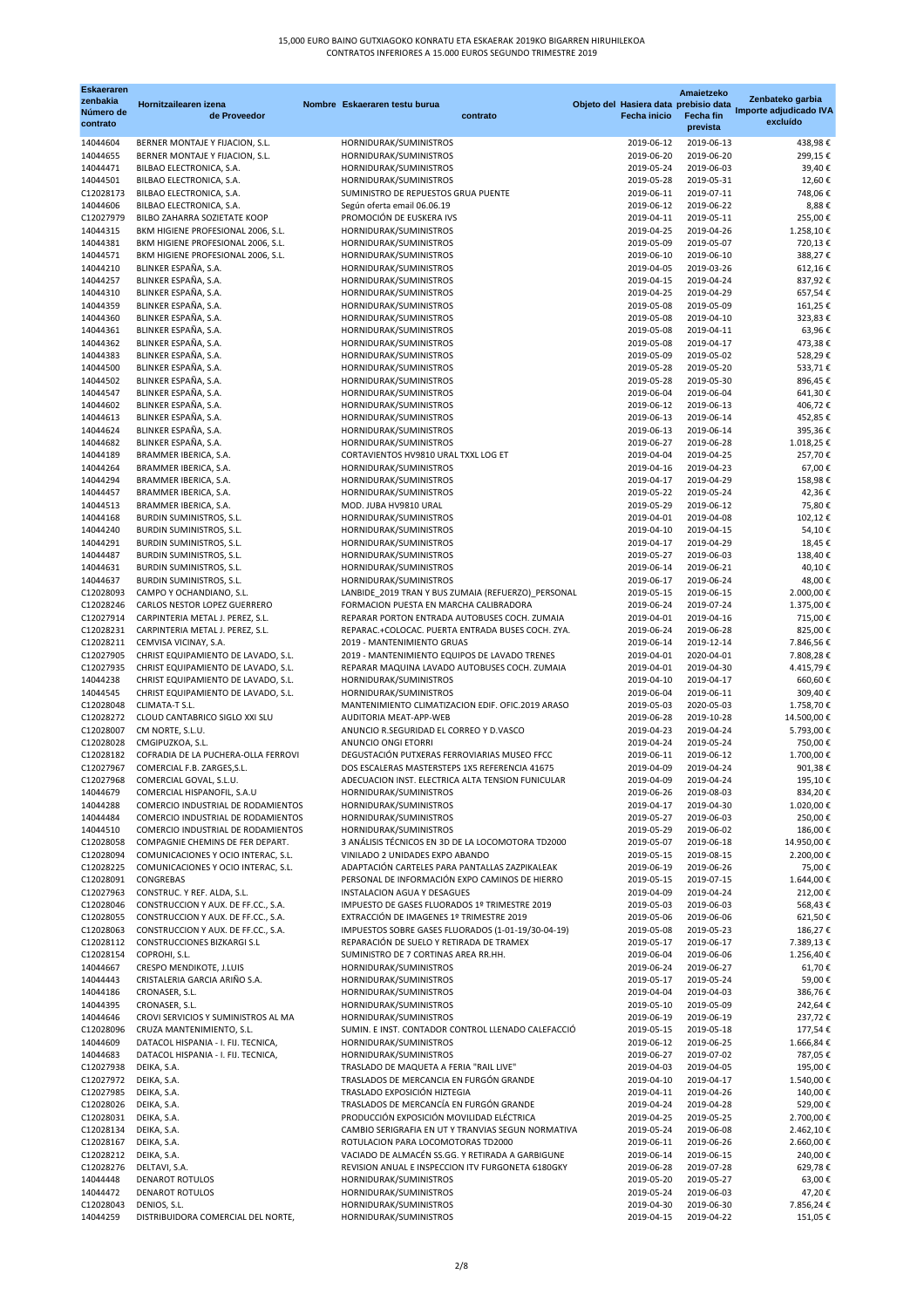| <b>Eskaeraren</b>                 |                                                                            |                                                                                 |                          | Amaietzeko                                                            | Zenbateko garbia                   |
|-----------------------------------|----------------------------------------------------------------------------|---------------------------------------------------------------------------------|--------------------------|-----------------------------------------------------------------------|------------------------------------|
| zenbakia<br>Número de<br>contrato | Hornitzailearen izena<br>de Proveedor                                      | Nombre Eskaeraren testu burua<br>contrato                                       | <b>Fecha inicio</b>      | Objeto del Hasiera data prebisio data<br><b>Fecha fin</b><br>prevista | Importe adjudicado IVA<br>excluído |
| 14044432                          | DISTRIBUIDORA COMERCIAL DEL NORTE,                                         | HORNIDURAK/SUMINISTROS                                                          | 2019-05-16               | 2019-05-20                                                            | 110,34€                            |
| 14044462                          | DISTRIBUIDORA COMERCIAL DEL NORTE,                                         | HORNIDURAK/SUMINISTROS                                                          | 2019-05-22               | 2019-05-27                                                            | 81,31€                             |
| 14044519<br>14044608              | DISTRIBUIDORA COMERCIAL DEL NORTE,<br>DISTRIBUIDORA COMERCIAL DEL NORTE,   | HORNIDURAK/SUMINISTROS<br>HORNIDURAK/SUMINISTROS                                | 2019-05-30<br>2019-06-12 | 2019-06-03<br>2019-06-17                                              | 64,53€<br>81,00€                   |
| 14044628                          | DISTRIBUIDORA COMERCIAL DEL NORTE,                                         | HORNIDURAK/SUMINISTROS                                                          | 2019-06-14               | 2019-06-18                                                            | 186,40€                            |
| 14044334                          | DOMINGO AZPIRI, S.A.                                                       | HORNIDURAK/SUMINISTROS                                                          | 2019-05-02               | 2019-05-06                                                            | 27,75€                             |
| C12028257                         | DONOSTIA ESTRES Y COACHING CENTER, S                                       | TRABAJOS ASISTENCIA ÁREA DE PSICOSOCIOLOGÍA                                     | 2019-06-27               | 2019-12-27                                                            | 7.100,00€                          |
| C12028003<br>C12028203            | DONOSTIALDEA IKUSENTZUNEZKOAK SA<br><b>EBCARDS IMPORT S.L.</b>             | PUBLICIDAD HAMAIKA TB MUSEO<br>DUPLICADORA USB MODELO UB808 Y LECTORES CF 3.0   | 2019-04-15<br>2019-06-14 | 2019-05-15<br>2019-06-29                                              | 880,00€<br>575,00€                 |
| C12028117                         | ECA, ENTIDAD COLAB. DE LA ADMIN., S                                        | INSPECCIÓN DE OCA DEL ARMARIO DE PQ                                             | 2019-05-21               | 2019-06-21                                                            | 325,00€                            |
| C12028249                         | ECA, ENTIDAD COLAB. DE LA ADMIN., S                                        | INSPECC. PERIODIC. REGLAMENTARIA BAJA TENSION ELG.                              | 2019-06-25               | 2019-07-02                                                            | 295,00€                            |
| C12028057                         | EDE INGENIEROS, S.A.L.                                                     | PROYECTO TECNICO INSTALAC. BIOMASA EN PLANTA ZYA.                               | 2019-05-07               | 2019-05-27                                                            | 5.880,00€                          |
| C12027926<br>14044161             | EDITORIAL IPARRAGUIRRE, S.A.<br>EGUIBER SUMINISTROS INDUSTRIALES, S        | ANUNCIO RESP. SEGURIDAD DEIA<br>HORNIDURAK/SUMINISTROS                          | 2019-04-01<br>2019-04-01 | 2019-04-02<br>2019-04-11                                              | 1.875,00€<br>173,97€               |
| C12027928                         | EGUIBER SUMINISTROS INDUSTRIALES, S                                        | BOMBA HIDRAULICA MANUAL Y GATO MEGA                                             | 2019-04-01               | 2019-04-16                                                            | 333,14€                            |
| C12027929                         | EGUIBER SUMINISTROS INDUSTRIALES, S                                        | LLAVE DINAMOMETRICA 1/2 REPARACION MOTORES 900                                  | 2019-04-01               | 2019-04-16                                                            | 89,25€                             |
| 14044178                          | EGUIBER SUMINISTROS INDUSTRIALES, S                                        | HORNIDURAK/SUMINISTROS                                                          | 2019-04-03               | 2019-04-08                                                            | 33,28€                             |
| 14044224<br>14044225              | EGUIBER SUMINISTROS INDUSTRIALES, S<br>EGUIBER SUMINISTROS INDUSTRIALES, S | HORNIDURAK/SUMINISTROS<br>HORNIDURAK/SUMINISTROS                                | 2019-04-09<br>2019-04-09 | 2019-04-11<br>2019-04-11                                              | 4,75€<br>17,41€                    |
| 14044290                          | EGUIBER SUMINISTROS INDUSTRIALES, S                                        | HORNIDURAK/SUMINISTROS                                                          | 2019-04-17               | 2019-04-29                                                            | 317,96€                            |
| 14044331                          | EGUIBER SUMINISTROS INDUSTRIALES, S                                        | HORNIDURAK/SUMINISTROS                                                          | 2019-04-30               | 2019-05-03                                                            | 222,02€                            |
| 14044349                          | EGUIBER SUMINISTROS INDUSTRIALES, S                                        | HORNIDURAK/SUMINISTROS                                                          | 2019-05-06               | 2019-05-10                                                            | 149,19€                            |
| 14044350<br>14044352              | EGUIBER SUMINISTROS INDUSTRIALES, S<br>EGUIBER SUMINISTROS INDUSTRIALES, S | HORNIDURAK/SUMINISTROS<br>HORNIDURAK/SUMINISTROS                                | 2019-05-06<br>2019-05-07 | 2019-05-13<br>2019-06-07                                              | 37,42€<br>189,32€                  |
| 14044398                          | EGUIBER SUMINISTROS INDUSTRIALES, S                                        | HORNIDURAK/SUMINISTROS                                                          | 2019-05-10               | 2019-05-13                                                            | 16,73€                             |
| 14044412                          | EGUIBER SUMINISTROS INDUSTRIALES, S                                        | HORNIDURAK/SUMINISTROS                                                          | 2019-05-14               | 2019-05-20                                                            | 102,21€                            |
| 14044413                          | EGUIBER SUMINISTROS INDUSTRIALES, S                                        | HORNIDURAK/SUMINISTROS                                                          | 2019-05-14               | 2019-05-20                                                            | 70,13€                             |
| 14044433                          | EGUIBER SUMINISTROS INDUSTRIALES, S                                        | HORNIDURAK/SUMINISTROS                                                          | 2019-05-16               | 2019-05-23                                                            | 116,25 €                           |
| C12028109<br>14044485             | EGUIBER SUMINISTROS INDUSTRIALES, S<br>EGUIBER SUMINISTROS INDUSTRIALES, S | HERRAMIENTA PARA REP. MOTORES TALLER LEBARIO<br>HORNIDURAK/SUMINISTROS          | 2019-05-16<br>2019-05-27 | 2019-05-31<br>2019-06-03                                              | 542,90€<br>129,67€                 |
| 14044617                          | EGUIBER SUMINISTROS INDUSTRIALES, S                                        | HORNIDURAK/SUMINISTROS                                                          | 2019-06-13               | 2019-06-17                                                            | 31,50€                             |
| 14044630                          | EGUIBER SUMINISTROS INDUSTRIALES, S                                        | HORNIDURAK/SUMINISTROS                                                          | 2019-06-14               | 2019-06-24                                                            | 65,71€                             |
| 14044652                          | EGUIBER SUMINISTROS INDUSTRIALES, S                                        | HORNIDURAK/SUMINISTROS                                                          | 2019-06-20               | 2019-06-27                                                            | 203,06€                            |
| 14044684<br>14044387              | EGUIBER SUMINISTROS INDUSTRIALES, S<br>EKINSA EQUIPAMIENTO INSTITUCIONAL,  | HORNIDURAK/SUMINISTROS<br>HORNIDURAK/SUMINISTROS                                | 2019-06-27<br>2019-05-09 | 2019-06-28<br>2019-05-09                                              | 20,00€<br>35,39€                   |
| 14044392                          | EKINSA EQUIPAMIENTO INSTITUCIONAL,                                         | HORNIDURAK/SUMINISTROS                                                          | 2019-05-09               | 2019-05-20                                                            | 582,12€                            |
| C12027934                         | ELECTRA VITORIA, S.COOP.                                                   | MANTENIMIENTO ASCENSORES GASTEIZ 2019                                           | 2019-04-01               | 2020-04-01                                                            | 986,82€                            |
| 14044285                          | ELECTRICIDAD N. OSES, S.A.                                                 | HORNIDURAK/SUMINISTROS                                                          | 2019-04-17               | 2019-04-29                                                            | 93,50€                             |
| 14044404<br>14044447              | ELECTRICIDAD N. OSES, S.A.<br>ELECTRICIDAD N. OSES, S.A.                   | HORNIDURAK/SUMINISTROS<br>HORNIDURAK/SUMINISTROS                                | 2019-05-10<br>2019-05-20 | 2019-05-15<br>2019-05-27                                              | 96,00€<br>45,14€                   |
| 14044482                          | ELECTRICIDAD N. OSES, S.A.                                                 | HORNIDURAK/SUMINISTROS                                                          | 2019-05-27               | 2019-06-03                                                            | 296,14€                            |
| 14044607                          | ELECTRICIDAD N. OSES, S.A.                                                 | HORNIDURAK/SUMINISTROS                                                          | 2019-06-12               | 2019-06-17                                                            | 12,50€                             |
| 14044279                          | ELECTRO VIZCAYA, S.A.L.                                                    | HORNIDURAK/SUMINISTROS                                                          | 2019-04-16               | 2019-04-23                                                            | 47,56€                             |
| 14044332                          | ELECTRO VIZCAYA, S.A.L.                                                    | HORNIDURAK/SUMINISTROS                                                          | 2019-05-02               | 2019-05-06                                                            | 8,38€                              |
| 14044665<br>C12028274             | ELECTRO VIZCAYA, S.A.L.<br>ELECTRODOMESTICOS SERANTES, S.L.                | HORNIDURAK/SUMINISTROS<br>SUMINISTRO DE 4 VENTILADORES DE COLUMNA               | 2019-06-24<br>2019-06-28 | 2019-07-03<br>2019-06-29                                              | 81,72€<br>125,29€                  |
| C12028210                         | ELHUYAR-ZUBIZE, S.L.U.                                                     | PLAN DE EUSKERA                                                                 | 2019-06-14               | 2019-07-14                                                            | 6.345,00 €                         |
| 14044463                          | ELISUM COMERCIALIZADORA, S.L.U.                                            | HORNIDURAK/SUMINISTROS                                                          | 2019-05-22               | 2019-05-22                                                            | 98,92€                             |
| C12028135                         | ELPROEX GESTIÓN COORPORATIVA S.L.                                          | SOPORTE METALICO PARA INDUCIDOS MOTOR DE TRACCION                               | 2019-05-24               | 2019-06-08                                                            | 385,00€                            |
| C12028185<br>C12028227            | ELPROEX GESTIÓN COORPORATIVA S.L.<br>ELPROEX GESTIÓN COORPORATIVA S.L.     | REFORMA ASIENTO FORMADOR CABINAS 900 Y 950<br>SOPORTES PARA LAVADO DE BOGIES    | 2019-06-11<br>2019-06-19 | 2019-06-26<br>2019-07-04                                              | 5.472,56€<br>760,86€               |
| C12028137                         | <b>EMACS SL</b>                                                            | LECTORES HID OMNIKEY                                                            | 2019-05-29               | 2020-05-29                                                            | 171,54€                            |
| 14044303                          | EMAUS BIDASOA, S.L.U.                                                      | HORNIDURAK/SUMINISTROS                                                          | 2019-04-24               | 2019-04-29                                                            | 71,00€                             |
| C12028171                         | EREA REFORMAS 2004 S.L.                                                    | REPARACION DE PAVIMENTO PERIMETRO DE COCHERAS.                                  | 2019-06-11               | 2019-06-12                                                            | 2.150,00 €                         |
| C12027971<br>C12028160            | ERNST & YOUNG, S.L.<br><b>ESNOVA RACKS SA</b>                              | PROC ACORDADOS AUDITORIA UDALBUS 2018<br>INSTALACIÓN SOBREPLANTA ALMACÉN LEIOA  | 2019-04-09<br>2019-06-05 | 2019-07-09<br>2019-07-11                                              | 2.970,00 €<br>11.273,00€           |
| 14044507                          | ESPAÑOLA PROD. QUIMICOS INDUSTRIALES                                       | HORNIDURAK/SUMINISTROS                                                          | 2019-05-28               | 2019-05-16                                                            | 1.348,30€                          |
| 14044601                          | ESPAÑOLA PROD. QUIMICOS INDUSTRIALES                                       | HORNIDURAK/SUMINISTROS                                                          | 2019-06-12               | 2019-05-30                                                            | 185,94€                            |
| C12028125                         | ETRA NORTE, S.A.                                                           | MTO. BILLETAJE EQUIPOS BIZKAIBUS ABR-OCT 2019                                   |                          | 2019-05-22 2019-12-22                                                 | 10.451,00 €                        |
| C12028264<br>C12028143            | <b>EXCELTIC SL</b><br><b>EXTERNALIA SL</b>                                 | ANALISIS RIESGOS LOCOMOTORA TD2000<br>LICENCIA EGESTIONA (CAE)                  | 2019-06-28<br>2019-05-31 | 2019-08-28<br>2019-07-31                                              | 6.850,00 €<br>765,00 €             |
| 14044262                          | FERRETERIA MIKELDI, S.L.                                                   | HORNIDURAK/SUMINISTROS                                                          | 2019-04-15               | 2019-04-17                                                            | 9,21€                              |
| 14044320                          | FERRETERIA MIKELDI, S.L.                                                   | HORNIDURAK/SUMINISTROS                                                          | 2019-04-29               | 2019-05-03                                                            | 15,91€                             |
| 14044353                          | FERRETERIA MIKELDI, S.L.                                                   | HORNIDURAK/SUMINISTROS                                                          | 2019-05-07               | 2019-05-07                                                            | 7,56€                              |
| 14044378<br>14044435              | FERRETERIA MIKELDI, S.L.<br>FERRETERIA MIKELDI, S.L.                       | HORNIDURAK/SUMINISTROS<br>HORNIDURAK/SUMINISTROS                                | 2019-05-09<br>2019-05-16 | 2019-05-13<br>2019-05-20                                              | 4,84€<br>28,00€                    |
| 14044677                          | FERRETERIA MIKELDI, S.L.                                                   | Según su oferta 01/000591                                                       | 2019-06-26               | 2019-07-03                                                            | 595,16€                            |
| 14044549                          | FINANZAUTO, S.A.                                                           | HORNIDURAK/SUMINISTROS                                                          | 2019-06-04               | 2019-06-08                                                            | 316,38€                            |
| C12027946                         | FONTANERIA MEZGO, S.L.                                                     | INSTALAC. TERMO ELECTRIC+MODIF. ACUMULADOR ACS ZYA                              | 2019-04-04               | 2019-04-19                                                            | 2.562,46€                          |
| C12027947<br>C12027965            | FONTANERIA MEZGO, S.L.<br>FONTANERIA MEZGO, S.L.                           | MANTº. PREVENT/CORRECT. FONTANERIA ZYA/ELG 2019<br>HORNIDURAK/SUMINISTROS       | 2019-04-04<br>2019-05-10 | 2020-04-04<br>2019-04-24                                              | 4.000,00 €<br>67,18€               |
| C12028053                         | FQ INGENIERIA ELECTRONICA SA                                               | LECTOR BANDA MAGNÉTICA                                                          | 2019-05-03               | 2019-10-03                                                            | 248,00€                            |
| C12027992                         | FUNDACION FERROCARRILES ESPAÑOLES                                          | PUBLICIDAD ANUARIO FERROCARRIL                                                  | 2019-04-11               | 2019-06-11                                                            | 600,00€                            |
| C12028130                         | FUNDACION MUSEO MAQUINA HERRAMIENTA                                        | SUMINISTRO COMPLEMENTOS FRESADORA MUSEO                                         | 2019-05-22               | 2019-05-23                                                            | 935,00€                            |
| C12028013<br>C12028014            | GABRIEL ARESTI EUSKALTEGIA<br>GABRIEL ARESTI EUSKALTEGIA                   | IKASTAROA APIRILETIK EKAINERA DGG<br>LIBRO PARA EL ESTUDIO DE EUSKERA (DGG)     | 2019-04-24<br>2019-04-24 | 2019-07-24<br>2019-05-24                                              | 570,00€<br>22,00€                  |
| 14044550                          | GAES. S.A. (Gipuzkoa)                                                      | HORNIDURAK/SUMINISTROS                                                          | 2019-06-04               | 2019-06-04                                                            | 8,00€                              |
| C12028083                         | <b>GALAPAN PRODUCTIONS, S.L.</b>                                           | UNISOUND BILBAO 2019                                                            | 2019-05-14               | 2019-05-29                                                            | 206,61€                            |
| C12028237                         | <b>GARSANSIANOR S.L.</b>                                                   | REPARAR AUTORETRACTIL ANTICAIDAS TALLER ZUMAIA                                  | 2019-06-24               | 2019-06-25                                                            | 139,43€                            |
| 14044364<br>14044422              | GASYSOLD S.L.U.<br>GASYSOLD S.L.U.                                         | HORNIDURAK/SUMINISTROS<br>HORNIDURAK/SUMINISTROS                                | 2019-05-08<br>2019-05-15 | 2019-04-17<br>2019-05-14                                              | 1.699,96€<br>209,01€               |
| 14044430                          | GASYSOLD S.L.U.                                                            | HORNIDURAK/SUMINISTROS                                                          | 2019-05-16               | 2019-05-15                                                            | 39,68€                             |
| 14044508                          | GASYSOLD S.L.U.                                                            | HORNIDURAK/SUMINISTROS                                                          | 2019-05-28               | 2019-05-20                                                            | 286,60€                            |
| 14044563                          | GASYSOLD S.L.U.                                                            | HORNIDURAK/SUMINISTROS                                                          | 2019-06-07               | 2019-06-07                                                            | 1.183,98€                          |
| C12028189<br>C12027953            | GASYSOLD S.L.U.<br>GISMA ASESORAMIENTO, S.L.U                              | ALQUILER ANUAL 2 BOTELLAS C18 F50 200BAR (SOLDAD.)<br>LIQUIDACIÓN SERVICIOS APP | 2019-06-11<br>2019-04-05 | 2020-06-11<br>2019-08-05                                              | 200,00€<br>7.840,00 €              |
| C12027916                         | GONTZAL DE OSA GUERRERO                                                    | REPARAC. PUERTAS PLELEVA 12 Y 13 COCH. ELGOIBAR                                 | 2019-04-01               | 2019-04-06                                                            | 1.110,00€                          |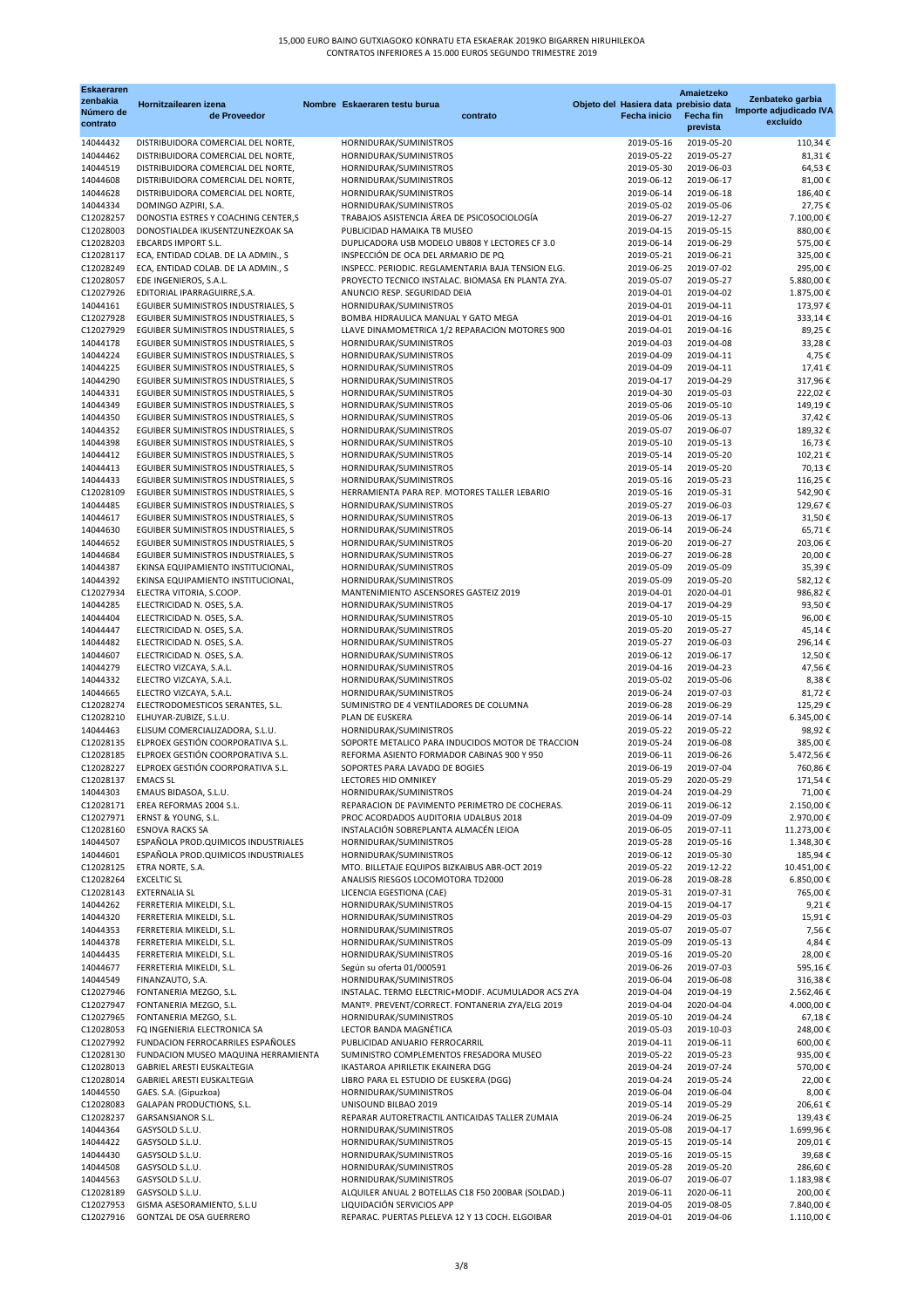| <b>Eskaeraren</b><br>zenbakia<br>Número de<br>contrato | Hornitzailearen izena<br>de Proveedor                                    | Nombre Eskaeraren testu burua<br>contrato                                    | Objeto del Hasiera data prebisio data<br><b>Fecha inicio</b> | Amaietzeko<br><b>Fecha fin</b><br>prevista | Zenbateko garbia<br>Importe adjudicado IVA<br>excluído |
|--------------------------------------------------------|--------------------------------------------------------------------------|------------------------------------------------------------------------------|--------------------------------------------------------------|--------------------------------------------|--------------------------------------------------------|
| C12028002                                              | <b>GONTZAL DE OSA GUERRERO</b>                                           | SUSTITUIR PUERTA PEATONAL LEIOA                                              | 2019-04-15                                                   | 2019-04-18                                 | 1.750,00€                                              |
| C12028021                                              | <b>GONTZAL DE OSA GUERRERO</b>                                           | INSTAL. MANILLA AZKORRI Y REPARAR PUERTA LEIOA                               | 2019-04-24                                                   | 2019-04-25                                 | 165,00€                                                |
| C12028079                                              | <b>GONTZAL DE OSA GUERRERO</b>                                           | REPARAR PORTON PLELEVA Nº 6 ACCESO FOSO COCH. ZYA.                           | 2019-05-10                                                   | 2019-05-11                                 | 90,00€                                                 |
| C12028098                                              | <b>GONTZAL DE OSA GUERRERO</b>                                           | SUM. Y SUST. CARCASA MOTOR PUERTA CORREDERA LEIOA                            | 2019-05-15                                                   | 2019-05-17                                 | 930,00€                                                |
| C12028191                                              | <b>GONTZAL DE OSA GUERRERO</b>                                           | SUM./SUSTITUC. CAJON IZDO. PORTON PLELEVA Nº3 ZYA                            | 2019-06-11                                                   | 2019-06-18                                 | 2.275,00€                                              |
| C12028233                                              | <b>GONTZAL DE OSA GUERRERO</b>                                           | REPARACION EN PUERTA CORREDERA                                               | 2019-06-24                                                   | 2019-06-29                                 | 80,00€                                                 |
| C12028261                                              | <b>GONTZAL DE OSA GUERRERO</b>                                           | SUMIN/SUST. EQUIPO APERTURA PUERTA BATIENTE ZUMAIA                           | 2019-06-27                                                   | 2019-07-27                                 | 1.275,00€                                              |
| C12028146                                              | <b>GONZALEZ BELMONTE JUAN JOSE</b>                                       | <b>PROCURADOR</b>                                                            | 2019-05-31                                                   | 2019-05-31                                 | 200,00€                                                |
| C12028077                                              | <b>GONZALEZ FERNANDEZ</b>                                                | COMPRA LIBRO PEGASO 6420                                                     | 2019-05-10                                                   | 2019-05-11                                 | 33,65€                                                 |
| C12028100                                              | <b>GONZALEZ FERNANDEZ</b>                                                | COMPRA LIBRO SANT ANDREU PARA BIBLIOTECA MUSEO                               | 2019-05-15                                                   | 2019-05-16                                 | 24,04€                                                 |
| C12028180                                              | <b>GONZALEZ FERNANDEZ</b>                                                | LIBRO LAS 250 ESTACIONES MÁS IMPORTANTES                                     | 2019-06-11                                                   | 2019-06-12                                 | 33,65€                                                 |
| C12028205                                              | <b>GONZALEZ FERNANDEZ</b>                                                | COMPRA LIBRO CUBA NATIONAL RAILROAD BIBLIOTECA MUS                           | 2019-06-14                                                   | 2019-06-15                                 | 61,25€                                                 |
| C12028253                                              | <b>GONZALEZ FERNANDEZ</b>                                                | COMPRA LIBRO MUSEO "LO QUE EL EBRO SE LLEVÓ"                                 | 2019-06-26                                                   | 2019-06-27                                 | 19,18€                                                 |
| C12027977                                              | GOÑI MORATINOS, JORGE                                                    | REP. MAQUINA AUTOLIQUIDAC. CRS 6530 COCH. ELGOIBAR                           | 2019-04-11                                                   | 2019-04-26                                 | 1.123,40€                                              |
| C12028000                                              | GOÑI MORATINOS, JORGE                                                    | DESATASCAR MAQUINA CONTADORA COCH. ELGOIBAR                                  | 2019-04-15                                                   | 2019-04-16                                 | 45,00€                                                 |
| C12028019<br>14044585                                  | GOÑI MORATINOS, JORGE<br>GORKA Y ENEKO GARITAONANDIA AZUETA              | MANTº. EQUIPOS AUTOLIQUIDAC. CRS6530 ZYA/ELG 2.019<br>HORNIDURAK/SUMINISTROS | 2019-04-24<br>2019-06-11                                     | 2020-04-24<br>2019-06-15                   | 1.564,00€<br>205,50€                                   |
| 14044590                                               | GORKA Y ENEKO GARITAONANDIA AZUETA                                       | HORNIDURAK/SUMINISTROS                                                       | 2019-06-11                                                   | 2019-04-25                                 | 361,21€                                                |
| 14044591                                               | GORKA Y ENEKO GARITAONANDIA AZUETA                                       | HORNIDURAK/SUMINISTROS                                                       | 2019-06-11                                                   | 2019-06-11                                 | 262,08€                                                |
| 14044639                                               | GORKA Y ENEKO GARITAONANDIA AZUETA                                       | HORNIDURAK/SUMINISTROS                                                       | 2019-06-18                                                   | 2019-06-21                                 | 45,90€                                                 |
| 14044277                                               | GRAFICAS FERNAN, S.A.                                                    | HORNIDURAK/SUMINISTROS                                                       | 2019-04-16                                                   | 2019-05-15                                 | 1.390,00€                                              |
| 14044657                                               | GRAFICAS FERNAN, S.A.                                                    | HORNIDURAK/SUMINISTROS                                                       | 2019-06-20                                                   | 2019-06-20                                 | 1.580,00€                                              |
| 14044425                                               | GRAFICAS UNCILLA, S.A.                                                   | HORNIDURAK/SUMINISTROS                                                       | 2019-05-15                                                   | 2019-05-13                                 | 37,50€                                                 |
| 14044434                                               | GRAFICAS UNCILLA, S.A.                                                   | HORNIDURAK/SUMINISTROS                                                       | 2019-05-16                                                   | 2019-05-30                                 | 340,00€                                                |
| C12027987                                              | <b>GRAFILUR S.A</b>                                                      | <b>IMPRESIÓN CARTELES TARIFAS</b>                                            | 2019-04-11                                                   | 2019-04-26                                 | 307,00€                                                |
| C12028156                                              | <b>GRAFILUR S.A</b>                                                      | IMPRESIÓN HORARIOS USANSOLO UDA                                              | 2019-06-04                                                   | 2019-06-19                                 | 145,00€                                                |
| C12028254                                              | GRUAS GARRO, S. L.                                                       | REMOLCAR BUS 831 DE ARITZETA A ZUMAIA, POR AVERIA                            | 2019-06-26                                                   | 2019-06-27                                 | 1.250,00€                                              |
| C12027954                                              | GRUAS Y TRANSPORTES IBARRONDO, S.A.                                      | TRASLADO GATOS LEVANTE TRANVIA LEBARIO A GASTEIZ                             | 2019-04-05                                                   | 2019-04-01                                 | 320,00€                                                |
| C12027966                                              | GRUAS Y TRANSPORTES IBARRONDO, S.A.                                      | TRANSPORTE BOGIES MUSEO TRAS MANTENIMIENTO LEBARIO                           | 2019-04-09                                                   | 2019-04-24                                 | 384,00 €                                               |
| C12028223                                              | GuangZhou KeChuang Trading Co., Ltd                                      | <b>MOCHILAS DAYPACK</b>                                                      | 2019-06-19                                                   | 2019-07-19                                 | 81,72€                                                 |
| 14044197                                               | HALECO IBERIA, S.L.                                                      | HORNIDURAK/SUMINISTROS                                                       | 2019-04-05                                                   | 2019-04-09                                 | 825,00€                                                |
| 14044275                                               | HIDRAL GOBEL S.L.                                                        | HORNIDURAK/SUMINISTROS                                                       | 2019-04-16                                                   | 2019-04-24                                 | 3.300,00 €                                             |
| 14044311                                               | HIDRAL GOBEL S.L.                                                        | HORNIDURAK/SUMINISTROS                                                       | 2019-04-25                                                   | 2019-06-05                                 | 2.816,69€                                              |
| 14044218                                               | HIERROS BAM, S.L.                                                        | HORNIDURAK/SUMINISTROS                                                       | 2019-04-08                                                   | 2019-04-09                                 | 40,86€                                                 |
| 14044568                                               | HINE S.A.                                                                | HORNIDURAK/SUMINISTROS                                                       | 2019-06-07                                                   | 2019-06-11                                 | 104,30€                                                |
| 14044169                                               | IBAITOR, S.A.                                                            | HORNIDURAK/SUMINISTROS                                                       | 2019-04-01                                                   | 2019-04-26                                 | 333,12€                                                |
| 14044481                                               | IBAITOR, S.A.                                                            | HORNIDURAK/SUMINISTROS                                                       | 2019-05-27                                                   | 2019-06-03                                 | 4.824,01€                                              |
| 14044491                                               | IBAITOR, S.A.                                                            | HORNIDURAK/SUMINISTROS                                                       | 2019-05-27                                                   | 2019-06-03                                 | 242,88€                                                |
| 14044633                                               | IBAITOR, S.A.                                                            | HORNIDURAK/SUMINISTROS                                                       | 2019-06-14                                                   | 2019-06-18                                 | 61,67 €                                                |
| 14044219                                               | <b>IBARGOYEN SUMINISTROS CARROCEROS</b>                                  | HORNIDURAK/SUMINISTROS                                                       | 2019-04-08                                                   | 2019-04-12                                 | 65,34€                                                 |
| 14044465                                               | <b>IBARGOYEN SUMINISTROS CARROCEROS</b>                                  | HORNIDURAK/SUMINISTROS                                                       | 2019-05-23                                                   | 2019-05-27                                 | 138,00 €                                               |
| C12028010                                              | IBERMATICA, S.A.                                                         | SUMINISTRO LICENCIAS SQL SERVER 2017                                         | 2019-04-23                                                   | 2020-04-23                                 | 5.592,00 €                                             |
| 14044577                                               | IFAM SEGURIDAD S.L.U.                                                    | HORNIDURAK/SUMINISTROS<br>P.SELECCIÓN R.SEGURIDAD                            | 2019-06-10<br>2019-04-01                                     | 2019-06-17                                 | 102,80€                                                |
| C12027933<br>C12027957                                 | IMPRONTA CONSULTING, S.L.<br>INARLAN ARQUIT. E INGEN. S.L.               | DIRECCIÓN OBRA OBRA SUST. CUBIERT                                            | 2019-04-09                                                   | 2019-05-01<br>2019-05-19                   | 11.000,00 €<br>3.600,00 €                              |
| C12028082                                              | INARLAN ARQUIT. E INGEN. S.L.                                            | PROYECTO EJECUCION HABILITACION SALAS COCH. ELG.                             | 2019-05-14                                                   | 2019-08-14                                 | 10.800,00 €                                            |
| C12027930                                              | INCOMIMEX, S.L.                                                          | ELEMENTOS DE ELEVACION PARA NUEVOS PUESTOS TRABAJO                           | 2019-04-01                                                   | 2019-04-16                                 | 689,15€                                                |
| C12028149                                              | INCOMIMEX, S.L.                                                          | MNTO.ANUAL 2019 UTILES ELEVACION LUTXANA Y LEBARIO                           | 2019-05-31                                                   | 2020-05-31                                 | 409,51€                                                |
| C12028250                                              | <b>INDUSTRIAL FRUNCITEX SL</b>                                           | INST. CORTINAS VENEC. SALA AGENTES+VEST TALLER ZYA                           | 2019-06-25                                                   | 2019-07-02                                 | 1.770,50€                                              |
| C12027931                                              | INDUSTRIAS ELECTRIC. HERGOROS, S.L.                                      | YUGOS PARA CALENTADOR PARA REP. MOTORES 900                                  | 2019-04-01                                                   | 2019-04-16                                 | 1.545,00€                                              |
| C12028127                                              | INDUSTRIAS ELECTRIC. HERGOROS, S.L.                                      | EQUILIBRADO DE INDUCIDOS MOTORES TRACCION 900                                | 2019-05-22                                                   | 2019-06-06                                 | 1.080,00€                                              |
| C12028207                                              | INDUSTRIAS ELECTRIC. HERGOROS, S.L.                                      | EQUILIBRADO INDUCIDOS DE MOTOR DE TRACCION S-900                             | 2019-06-14                                                   | 2019-06-29                                 | 900,00€                                                |
| C12028242                                              | INDUSTRIAS ELECTRIC. HERGOROS, S.L.                                      | EQUILIBRADO INDUCIDOS DE MOTOR DE TRACCION S-900                             | 2019-06-24                                                   | 2019-07-09                                 | 540,00€                                                |
| 14044411                                               | INDUSTRIAS JUNO, S.A.                                                    | HORNIDURAK/SUMINISTROS                                                       | 2019-05-14                                                   | 2019-05-15                                 | 48,80 €                                                |
| 14044339                                               | INDUSTRIAS METALA, S.L.                                                  | HORNIDURAK/SUMINISTROS                                                       | 2019-05-02                                                   | 2019-05-06                                 | 124,70€                                                |
| 14044486                                               | INDUSTRIAS METALA, S.L.                                                  | HORNIDURAK/SUMINISTROS                                                       | 2019-05-27                                                   | 2019-06-03                                 | 45,31€                                                 |
| C12028144                                              | INFORMATICA EL CORTE INGLES, S.A.                                        | ADQUISICIÓN REPUESTOS EQUIPAMIENTO INFORMÁTICA                               | 2019-05-31                                                   | 2019-06-21                                 | 578,17€                                                |
| C12028157                                              | INGENIERÍA INTEGRAC SIST INFO S.A.                                       | DISEÑO DE LA ESTRATEGIA HW CONVERSIÓN A S/4HANA                              | 2019-06-05                                                   | 2019-07-05                                 | 4.800,00 €                                             |
|                                                        | C12028214 INGENIERÍA INTEGRAC SIST INFO S.A.                             | MANTENIMIENTO LICENCIAS SAP                                                  | 2019-06-14                                                   | 2019-12-31                                 | 11.553,00 €                                            |
| C12028061                                              | INGETEAM POWER TECHNOLOGY, S.A.                                          | REV. TARJETAS DE 50HZ LOCOMOTORAS (HOMOLOGACION)                             | 2019-05-08                                                   | 2019-05-23                                 | 2.800,00 €                                             |
| 14044416                                               | INST.ELECTROM. BILAUTO, S.L.                                             | HORNIDURAK/SUMINISTROS                                                       | 2019-05-14                                                   | 2019-04-01                                 | 438,00€                                                |
| C12028068                                              | INSTALACIONES ELECTRICAS ERANDIO, S                                      | REPARACIÓN Y SUSTITUCIÓN DE PANTALLAS DE FOSOS                               | 2019-05-08                                                   | 2019-06-08                                 | 1.754,57€                                              |
| C12028216                                              | INSTALACIONES ELECTRICAS ERANDIO, S                                      | REPARACIÓN Y SUSTITUCIÓN ALUMBRADO COCHERAS                                  | 2019-06-18                                                   | 2019-07-18                                 | 2.644,40€                                              |
| C12028025                                              | INSTALACIONES ELECTROMEC. BILAUTO,                                       | SUSTITUIR CORREA Y COMPROBAR MEDICIONES SURTIDORES                           | 2019-04-24                                                   | 2019-04-25                                 | 194,98€                                                |
| C12028095                                              | INSTALACIONES ELECTROMEC. BILAUTO,                                       | SUSTITUIR TUBERÍA GASOIL LEIOA<br>REPARAR FRENOMETRO TALLER ZUMAIA           | 2019-05-15                                                   | 2019-05-18                                 | 380,27€                                                |
| C12028142<br>C12028202                                 | INSTALACIONES ELECTROMEC. BILAUTO,<br>INSTALACIONES ELECTROMEC. BILAUTO, | REPARACION CEPILLO DE TECHO A PUENTE DE LAVADO                               | 2019-05-31<br>2019-06-14                                     | 2019-06-01<br>2019-06-14                   | 84,00€<br>1.692,15€                                    |
| C12028243                                              | INSTALACIONES ELECTROMEC. BILAUTO,                                       | AJUSTAR CADENA ARRAST+SENSOR FRENOMETRO TALLER ZYA                           | 2019-06-24                                                   | 2019-06-25                                 | 307,50€                                                |
| C12028145                                              | <b>INSTITUTO VASCO DE LOGISTICA</b>                                      | <b>CUOTA ANUAL IVL 2019</b>                                                  | 2019-05-31                                                   | 2019-06-01                                 | 330,00€                                                |
| C12028221                                              | INTEGRATED TECHNOLOGIES SYSTEMS                                          | AUDITORIA COMUNICACIONES EMBARCADAS                                          | 2019-06-19                                                   | 2019-12-19                                 | 14.268,00 €                                            |
| C12028108                                              | INTERCLYM, S.A.                                                          | REP. FREGADORA BARREDORA GRANDE DE LEBARIO C130B                             | 2019-05-16                                                   | 2019-05-31                                 | 669,88€                                                |
| C12028178                                              | INTERNATIONAL ASSOCIATION OF TRANSP                                      | <b>CUOTA ANUAL IATM</b>                                                      | 2019-06-11                                                   | 2020-06-11                                 | 150,00€                                                |
| C12028140                                              | IÑAKI URBISTONDO, S.L.                                                   | REPINTADO PARCIAL DE FACHADAS MUSEO                                          | 2019-05-31                                                   | 2019-06-10                                 | 4.986,00€                                              |
| C12027983                                              | IRRATIBIDE, S.A.                                                         | PUBLICIDAD BIZKAIA IRRATIA ABRIL                                             | 2019-04-11                                                   | 2019-05-11                                 | 665,00€                                                |
| C12027936                                              | ISTOBAL ESPAÑA SLU                                                       | MNTO. ANUAL 2019 LAVADERO TRENES Y AUTOBUSES                                 | 2019-04-01                                                   | 2020-04-01                                 | 5.176,00 €                                             |
| C12027988                                              | ITXARTU KOMUNIKABIDEAK, S.A.                                             | PUBLICIDAD ONDA VASCA ABRIL                                                  | 2019-04-11                                                   | 2019-05-11                                 | 1.500,00€                                              |
| C12028041                                              | <b>IVAN IRIONDO AXPE</b>                                                 | INFORME MERCADOS FERROVIARIOS INTERNACIONALES UIC                            | 2019-04-26                                                   | 2019-04-26                                 | 1.200,00 €                                             |
| C12028001                                              | IVAN LLARENA Y OTRO, C.B.                                                | ARREGLO INST. ELÉCTRICA EXTERIOR Y EN COCHERAS                               | 2019-04-15                                                   | 2019-04-18                                 | 1.980,00€                                              |
| C12028217                                              | IVAN LLARENA Y OTRO, C.B.                                                | INSTALACION ELECTRICA A REALIZAR EN TALLERES LEIOA                           | 2019-06-18                                                   | 2019-06-19                                 | 2.535,00 €                                             |
| C12027940                                              | IVAN LLARENA Y OTROS, C.B.                                               | INSTALACIÓN ELÉCTRICA MANDOS BOTONERAS Y PUERTAS                             | 2019-04-03                                                   | 2019-05-03                                 | 3.810,00€                                              |
| C12028016                                              | IZA ASCENSORES, S. L.                                                    | REPARACIÓN DESPERFECTOS DEL MONTACARGAS                                      | 2019-04-24                                                   | 2019-05-24                                 | 315,00€                                                |
| 14044227                                               | IZARGI SEGURIDAD, S.L                                                    | HORNIDURAK/SUMINISTROS                                                       | 2019-04-10                                                   | 2019-04-30                                 | 49,87€                                                 |
| C12028086                                              | IZENPE, S.A.                                                             | CERTIFICADO SSL WILDCARD                                                     | 2019-05-14                                                   | 2021-05-14                                 | 466,00€                                                |
| C12028044                                              | J.V.G. PITI ZERBITZUAK S.L.                                              | LONA EN AMARA FINAL REAL SOCIEDAD                                            | 2019-04-30                                                   | 2019-05-30                                 | 1.930,00€                                              |
| C12028187                                              | JANINDU, S.L.                                                            | REP. MICROONDAS NEMUMASTER DE COMEDOR DE LEBARIO                             | 2019-06-11                                                   | 2019-06-26                                 | 150,00€                                                |
| 14044418                                               | JAVIER GONZALEZ MARTIN SANTOOLS                                          | HORNIDURAK/SUMINISTROS                                                       | 2019-05-14                                                   | 2019-04-19                                 | 182,52€                                                |
| 14044419                                               | JAVIER GONZALEZ MARTIN SANTOOLS                                          | HORNIDURAK/SUMINISTROS                                                       | 2019-05-14                                                   | 2019-05-02                                 | 494,10€                                                |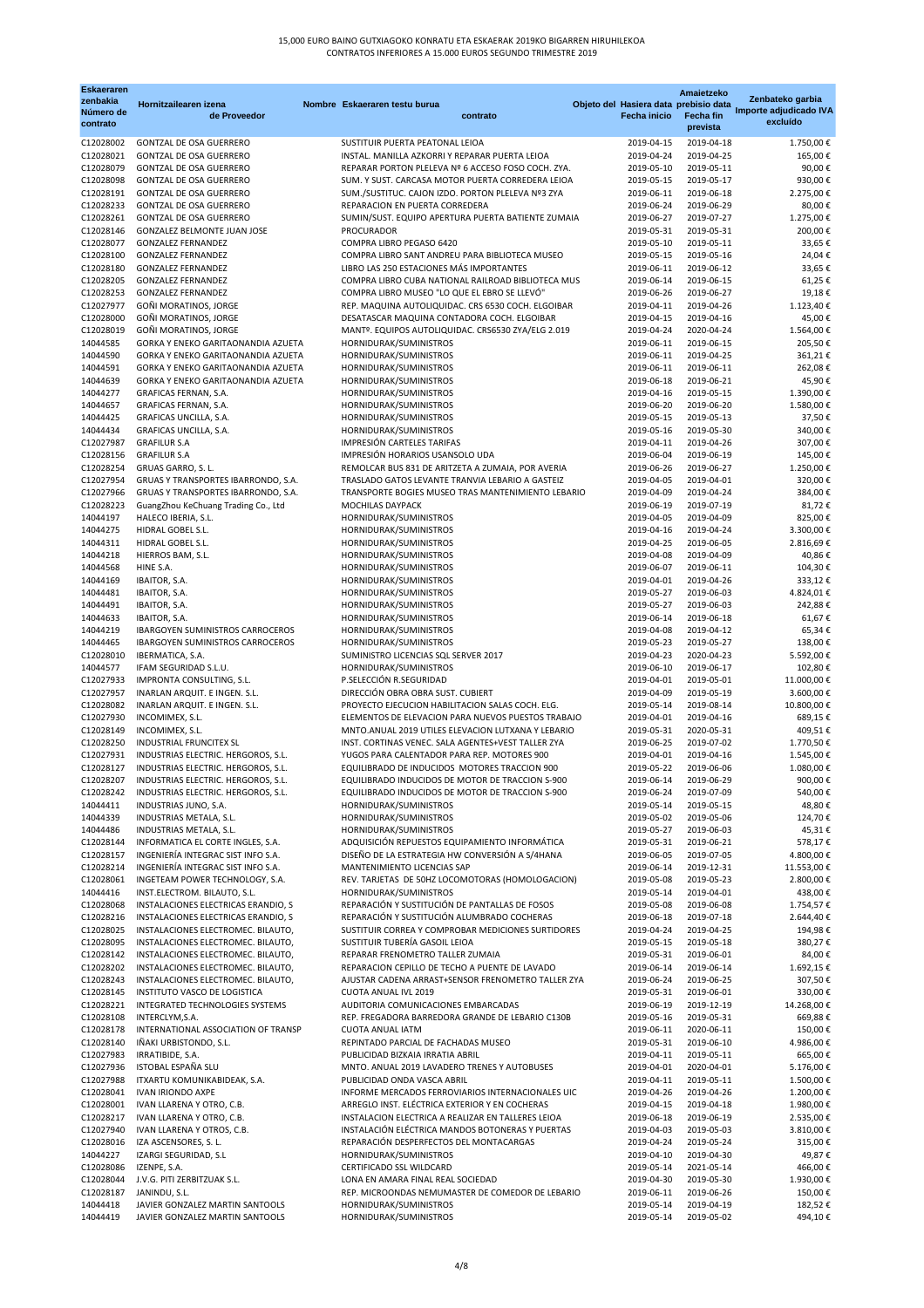| <b>Eskaeraren</b>                 |                                                                       |                                                                                             |                                                              | Amaietzeko                   |                                                        |
|-----------------------------------|-----------------------------------------------------------------------|---------------------------------------------------------------------------------------------|--------------------------------------------------------------|------------------------------|--------------------------------------------------------|
| zenbakia<br>Número de<br>contrato | Hornitzailearen izena<br>de Proveedor                                 | Nombre Eskaeraren testu burua<br>contrato                                                   | Objeto del Hasiera data prebisio data<br><b>Fecha inicio</b> | <b>Fecha fin</b><br>prevista | Zenbateko garbia<br>Importe adjudicado IVA<br>excluído |
| 14044594                          | JAVIER GONZALEZ MARTIN SANTOOLS                                       | HORNIDURAK/SUMINISTROS                                                                      | 2019-06-12                                                   | 2019-06-12                   | 729,04€                                                |
| C12028139                         | JENNIFER FERNANDEZ MELCHOR Y OTRA C                                   | CARTELES LANZADERAS DEBA-MUTRIKU                                                            | 2019-05-31                                                   | 2019-06-01                   | 583,62€                                                |
| 14044346                          | JESUS DIEZ S.A.                                                       | HORNIDURAK/SUMINISTROS                                                                      | 2019-05-03                                                   | 2019-05-03                   | 3.200,00€                                              |
| C12027950<br>C12028050            | <b>JOHN SHORTER</b><br><b>JOHN SHORTER</b>                            | TRADUCCIONES DE INGLÉS<br>TRADUCCIONES DE INGLÉS abril y mayo                               | 2019-04-04<br>2019-05-03                                     | 2019-05-04<br>2019-06-02     | 416,01€<br>454,44€                                     |
| C12028234                         | JON GAZTAÑAGA LUBIAN                                                  | PINTAR PARED INTERIOR DEL TALLER (ENTREPLANTA)                                              | 2019-06-24                                                   | 2019-06-29                   | 790,00€                                                |
| C12027980                         | JON OLAZABAL PAGNON                                                   | TRADUCCIONES DE FRANCÉS                                                                     | 2019-04-11                                                   | 2019-05-11                   | 101,85€                                                |
| C12028059                         | JON OLAZABAL PAGNON                                                   | TRADUCCIONES DE FRANCÉS                                                                     | 2019-05-08                                                   | 2019-06-08                   | 199,86€                                                |
| C12028271                         | JOSE LUIS SANTILLAN, S.L.                                             | INSTALACIÓN-MONITORIZACIÓN CONT. AGUA GNRAL LEBARI                                          | 2019-06-28                                                   | 2019-06-29                   | 1.841,50€                                              |
| 14044318<br>14044354              | JUAN JOSE MONTEJO, S.L.<br>JUAN JOSE MONTEJO, S.L.                    | HORNIDURAK/SUMINISTROS<br>HORNIDURAK/SUMINISTROS                                            | 2019-04-26<br>2019-05-07                                     | 2019-05-10<br>2019-05-07     | 396,80€<br>42,16€                                      |
| C12028105                         | JUAN JOSE MONTEJO, S.L.                                               | COLOCACION CERRADURAS EN PUERTAS ARMARIOS TALLER                                            | 2019-05-16                                                   | 2019-05-31                   | 167,38€                                                |
| C12028169                         | JUAN JOSE MONTEJO, S.L.                                               | LLAVE MULT-T-LOCK                                                                           | 2019-06-11                                                   | 2019-06-12                   | 297,60€                                                |
| C12028239                         | JUAN JOSE MONTEJO, S.L.                                               | COLOCACION CERRADURA ESPECIAL EN PORTON VIA 6                                               | 2019-06-24                                                   | 2019-07-09                   | 335,00€                                                |
| 14044209                          | JUAN RAMON SAUBER, S.L.                                               | HORNIDURAK/SUMINISTROS                                                                      | 2019-04-05                                                   | 2019-04-09                   | 90,84€                                                 |
| 14044596<br>C12028265             | JUAN RAMON SAUBER, S.L.<br><b>JULIO RODRIGUEZ GARCIA</b>              | HORNIDURAK/SUMINISTROS<br>MAQUINARIA PARA TALLER DE LEIOA Y ZUMAIA                          | 2019-06-12<br>2019-06-28                                     | 2019-06-16<br>2019-07-28     | 205,80€<br>14.850,00€                                  |
| 14044330                          | JUNTAS BESMA, S.A.                                                    | HORNIDURAK/SUMINISTROS                                                                      | 2019-04-30                                                   | 2019-05-06                   | 59,20€                                                 |
| 14044556                          | KAPSCH TRAFFICCOM ARCE SIST., S.A.                                    | HORNIDURAK/SUMINISTROS                                                                      | 2019-06-06                                                   | 2019-05-09                   | 225,00€                                                |
| C12027997                         | KAPSCH TRAFFICCOM ARCE SISTEMAS, S.                                   | ADAPTACIÓN MINIMEAT A CLEARONE                                                              | 2019-04-15                                                   | 2019-04-27                   | 12.920,00€                                             |
| C12027986                         | KARMA SYNDICATE S.L.                                                  | PUBLICIDAD EL KARMA ABRIL                                                                   | 2019-04-11                                                   | 2019-05-11                   | 500,00€                                                |
| 14044196<br>14044417              | KLEER KIM, S.A.L.<br>KLEER KIM, S.A.L.                                | HORNIDURAK/SUMINISTROS<br>HORNIDURAK/SUMINISTROS                                            | 2019-04-05<br>2019-05-14                                     | 2019-04-12<br>2019-05-14     | 272,40€<br>294,60€                                     |
| 14044528                          | KLEER KIM, S.A.L.                                                     | HORNIDURAK/SUMINISTROS                                                                      | 2019-05-30                                                   | 2019-05-31                   | 216,00€                                                |
| C12027990                         | KREA COMUNICACIÓN, S.L.                                               | REDIBUJO LOGO BAT                                                                           | 2019-04-11                                                   | 2019-06-11                   | 175,00€                                                |
| C12028206                         | KREA COMUNICACIÓN, S.L.                                               | DISEÑO EXPOSICIÓN HISTORIA FERROCARRIL EN EUSKADI                                           | 2019-06-14                                                   | 2019-07-14                   | 885,00€                                                |
| C12028120                         | LABORATORIO COTRAL, S.L.                                              | <b>FABRICAR 5 PROTECTORES AUDITIVOS PERSONALIZADOS</b>                                      | 2019-05-21                                                   | 2019-06-14                   | 1.033,25€                                              |
| C12028183<br>C12028039            | LANDETA BURDINLANAK, S.A.L.<br>LAZO IMPRESORES, S.L.                  | SUMINISTRO NUEVO EMPARRILLADO LOCOMOTORA ZUGASTIET<br>EDITAR 30000 ENTRADAS MUSEO           | 2019-06-11<br>2019-04-26                                     | 2019-06-12<br>2019-05-26     | 728,00 €<br>2.274,00 €                                 |
| C12028204                         | LAZO IMPRESORES, S.L.                                                 | EDICIÓN 30.000 BILLETES TREN VAPOR                                                          | 2019-06-14                                                   | 2019-07-14                   | 2.274,00 €                                             |
| C12027969                         | LGAI TECHNOLOGICAL CENTER, S.A.                                       | CALIBRACION EJES PATRON PARA TORNOS TALGO                                                   | 2019-04-09                                                   | 2019-04-24                   | 1.032,00 €                                             |
| C12028165                         | LIBURKI S.M.L.                                                        | ENCARGO DE 165 MANUALES ENCUADERNADOS CON ESPIRAL                                           | 2019-06-10                                                   | 2019-06-14                   | 894,98€                                                |
| C12028186                         | LIBURKI S.M.L.                                                        | ENCARGO DE 432 LIBROS DE ITINERARIOS ENCUADERNADOS                                          | 2019-06-11                                                   | 2019-06-21                   | 3.712,20€                                              |
| C12028208<br>C12028245            | LIBURKI S.M.L.<br>LIBURKI S.M.L.                                      | ENCARGO DE 463 CORRETURNOS ENCUADERNADOS ESPIRAL<br>TRABAJOS ESPECIALES REPROGRAFÍA 2019    | 2019-06-14<br>2019-06-24                                     | 2019-06-21<br>2019-07-01     | 3.205,00 €<br>7.100,00€                                |
| C12028018                         | LOPEZ GOMEZ, ARTURO                                                   | TRANSPORTE DE EJES PATRON PARA TORNO TALGO                                                  | 2019-04-24                                                   | 2019-05-09                   | 950,00€                                                |
| C12028138                         | LOREA MATERIAL CIENTIFICO, S.L.                                       | KIT DE METABOLITOS                                                                          | 2019-05-31                                                   | 2019-06-07                   | 111,26€                                                |
| 14044237                          | LUBRICANTES ESPECIALES LANCAR, S.L.                                   | LANCAR A.F.T. 400CC                                                                         | 2019-04-10                                                   | 2019-04-14                   | 201,60€                                                |
| 14044436                          | LUBRICANTES ESPECIALES LANCAR, S.L.                                   | HORNIDURAK/SUMINISTROS                                                                      | 2019-05-16                                                   | 2019-05-20                   | 597,60€                                                |
| 14044605<br>C12028152             | LUIS MANUEL TURUELO FERNÁNDEZ<br>MACOIN, MANTENIMINETOS Y TRABAJOS IN | HORNIDURAK/SUMINISTROS<br>PROYECTO, PLIEGOS Y DIREC.OBRA ASFALTADO ZUMAIA                   | 2019-06-12<br>2019-06-04                                     | 2019-06-24<br>2019-08-04     | 4.263,00 €<br>7.050,00 €                               |
| C12027942                         | MAIZPIDE, S.COOP.LTDA                                                 | PROMOCIÓN DE EUSKERA MAE                                                                    | 2019-04-04                                                   | 2019-05-04                   | 375,00€                                                |
| C12027949                         | MAIZPIDE, S.COOP.LTDA                                                 | PROMOCIÓN DE EUSKERA JAZU                                                                   | 2019-04-04                                                   | 2019-05-04                   | 915,00€                                                |
| C12027907                         | MAN. ELECTRO HIDRAULICA DEL NORTE,                                    | MNTO. ANUAL 2019 CARRETILLAS LEBARIO Y LUTXANA                                              | 2019-04-01                                                   | 2020-04-01                   | 1.536,66 €                                             |
| C12028132                         | MANA FORMADORES Y CONSULTORES S.L.                                    | FORMACION TRANSPORTE MERCANCIAS PELIGROSAS 2019                                             | 2019-05-23                                                   | 2019-06-23                   | 3.600,00 €                                             |
| 14044345<br>14044270              | MANIPULADOS AZPEITIA, S.L.<br>MANUFACTURAS J.B.A., S.L.               | HORNIDURAK/SUMINISTROS<br>HORNIDURAK/SUMINISTROS                                            | 2019-05-03<br>2019-04-16                                     | 2019-05-21<br>2019-06-07     | 1.103,00€<br>561,00€                                   |
| 14044271                          | MANUFACTURAS J.B.A., S.L.                                             | HORNIDURAK/SUMINISTROS                                                                      | 2019-04-16                                                   | 2019-06-07                   | 3.366,00 €                                             |
| 14044272                          | MANUFACTURAS J.B.A., S.L.                                             | HORNIDURAK/SUMINISTROS                                                                      | 2019-04-16                                                   | 2019-06-07                   | 3.927,00 €                                             |
| C12028193                         | MANUMAG, S.L.                                                         | TRANSFORMADOR TRIFASICO IP23                                                                | 2019-06-12                                                   | 2019-06-27                   | 2.182,40€                                              |
| 14044157<br>14044316              | MAPE SEGURIDAD, S.A.<br>MAPE SEGURIDAD, S.A.                          | HORNIDURAK/SUMINISTROS<br>HORNIDURAK/SUMINISTROS                                            | 2019-04-01<br>2019-04-25                                     | 2019-04-08<br>2019-04-25     | 166,65€                                                |
| 14044477                          | MAPE SEGURIDAD, S.A.                                                  | HORNIDURAK/SUMINISTROS                                                                      | 2019-05-24                                                   | 2019-05-31                   | 54,00€<br>166,00€                                      |
| 14044526                          | MAPE SEGURIDAD, S.A.                                                  | HORNIDURAK/SUMINISTROS                                                                      | 2019-05-30                                                   | 2019-06-10                   | 237,60€                                                |
| C12028174                         | MARAMARA* TALDEA                                                      | DISEÑO CARTEL VERANO Y ADAPTACIONES                                                         | 2019-06-11                                                   | 2019-06-26                   | 1.980,00€                                              |
| C12028062                         | MASONEILAN S.L.U.                                                     | PIEZA CALIBRADA V2 PARA ULTRASONIDOS ANGULARES                                              | 2019-05-08                                                   | 2019-05-23                   | 241,10€                                                |
| C12028081<br>C12028168            | MASONEILAN S.L.U.<br>MASONEILAN S.L.U.                                | MATERIALES PARA EXAMEN DE ULTRASONIDOS<br>ACTUALIZACION SOFTWARE EQUIPO ULTRASONIDOS USM-36 | 2019-05-13<br>2019-06-11                                     | 2019-05-27<br>2019-06-16     | 6.594,50€<br>3.275,00 €                                |
|                                   | C12027904 MECALUX, S.A. (BARCELONA)                                   | 2019 - MANTENIMIENTO AV MECALUX                                                             |                                                              | 2019-04-01 2020-03-31        | 7.930,00 €                                             |
| C12027991                         | <b>MEDIOSCOM</b>                                                      | ADAPTACIÓN CARTEL TARIFAS                                                                   | 2019-04-11                                                   | 2019-04-18                   | 388,00€                                                |
| C12028199                         | MEDIOSCOM                                                             | MAQUETACIÓN MEMORIA 2018                                                                    | 2019-06-13                                                   | 2019-09-13                   | 7.995,00 €                                             |
| 14044286                          | MELCAR, S.L.                                                          | HORNIDURAK/SUMINISTROS                                                                      | 2019-04-17                                                   | 2019-04-29                   | 264,00€                                                |
| 14044454<br>14044483              | MELCAR, S.L.<br>MELCAR, S.L.                                          | HORNIDURAK/SUMINISTROS<br>HORNIDURAK/SUMINISTROS                                            | 2019-05-21<br>2019-05-27                                     | 2019-05-28<br>2019-06-03     | 144,00€<br>120,00€                                     |
| C12027939                         | MENDI-ONDO ELEKTRIZITATEA S,L                                         | INSTALAC. 4 COLUMNAS DE 6 MTS LEDS EN COCH. ZUMAIA                                          | 2019-04-03                                                   | 2019-05-03                   | 6.087,45€                                              |
| C12027958                         | MENDI-ONDO ELEKTRIZITATEA S,L                                         | MANTº. PREVENTIVO ELECTRICO INSTALAC. ELG./ZYA.                                             | 2019-04-09                                                   | 2019-04-14                   | 666,02€                                                |
| C12028078                         | MENDI-ONDO ELEKTRIZITATEA S,L                                         | INSTALAC. CAJA TERMICOS EXTERIOR SALA CALDERAS ZYA                                          | 2019-05-10                                                   | 2019-05-12                   | 686,52€                                                |
| 14044498                          | MENDI-ONDO ELEKTRIZITATEA S,L                                         | HORNIDURAK/SUMINISTROS                                                                      | 2019-05-28<br>2019-06-20                                     | 2019-05-24<br>2019-01-29     | 89,16€                                                 |
| 14044653<br>C12028235             | MENDI-ONDO ELEKTRIZITATEA S,L<br>MENDI-ONDO ELEKTRIZITATEA S,L        | HORNIDURAK/SUMINISTROS<br>INSTALAC. DIVERSAS TOMAS DE CORRIENTE COCH. ZUMAIA                | 2019-06-24                                                   | 2019-07-09                   | 414,00€<br>586,68€                                     |
| C12028118                         | MESSER IBERICA DE GASES S.A.U.                                        | ALQUILER FIJO ANUAL BOTELLA DE GAS                                                          | 2019-05-21                                                   | 2020-05-21                   | 100,00€                                                |
| 14044162                          | METALURGICA MARINA, S.A.                                              | HORNIDURAK/SUMINISTROS                                                                      | 2019-04-01                                                   | 2019-04-01                   | 5.860,00 €                                             |
| 14044163                          | METALURGICA MARINA, S.A.                                              | HORNIDURAK/SUMINISTROS                                                                      | 2019-04-01                                                   | 2019-04-24                   | 586,00€                                                |
| 14044164<br>14044283              | METALURGICA MARINA, S.A.<br>METALURGICA MARINA, S.A.                  | HORNIDURAK/SUMINISTROS<br>HORNIDURAK/SUMINISTROS                                            | 2019-04-01<br>2019-04-17                                     | 2019-04-24<br>2019-05-17     | 175,80€<br>760,00€                                     |
| C12028215                         | METALURGICA MARINA, S.A.                                              | BIELA Y CASQUILLO BRONCE LOCOMOTORA MUSEO                                                   | 2019-06-14                                                   | 2019-06-29                   | 1.664,00 €                                             |
| C12028184                         | MIAC S.L                                                              | CURSO SISTEMAS PROPULSION VEHIC HIBRIDOS ELECTRICO                                          | 2019-06-11                                                   | 2019-06-16                   | 495,87€                                                |
| C12027906                         | MODESTO GARCIA E HIJOS, S.L.                                          | OXIGENO Y ACETILENO EQUIPO PORTATIL                                                         | 2019-04-01                                                   | 2019-04-16                   | 900,27€                                                |
| C12027970                         | MODESTO GARCIA E HIJOS, S.L.                                          | RECARGA GAS BOTELLAS OXIGENO Y ACETILENO                                                    | 2019-04-09                                                   | 2019-04-24                   | 1.078,17€                                              |
| C12028123<br>C12028172            | MODESTO GARCIA E HIJOS, S.L.                                          | MNTO. 2019 BOTELLAS OXIGENO Y ACETILENO<br>BOTELLA NITROGENO Y DOS CARROS PORTABOTELLAS     | 2019-05-21<br>2019-06-11                                     | 2020-05-21<br>2019-06-26     | 738,00€<br>675,01€                                     |
| C12028022                         | MODESTO GARCIA E HIJOS, S.L.<br>MONTAJES ELECTRICOS SAN IGNACIO SL    | PILOTOS NOCTURNOS EN MATIKO Y URIBARRI                                                      | 2019-04-24                                                   | 2019-05-09                   | 1.154,82€                                              |
| C12028069                         | MONTAJES ELECTRICOS SAN IGNACIO SL                                    | CAMBIO DE TRES FOCOS FUNDIDOS, POR LED.ARASO                                                | 2019-05-08                                                   | 2019-05-28                   | 1.032,37€                                              |
| C12028103                         | MONTAJES ELECTRICOS SAN IGNACIO SL                                    | REPARAR EMISOR Y RECEPTOR CATENARIA.ARASO                                                   | 2019-05-16                                                   | 2019-05-30                   | 1.485,02€                                              |
| C12028128                         | MONTAJES ELECTRICOS SAN IGNACIO SL                                    | REP. INSTALACION DE SEGURIDAD EN CATENARIA TALLER                                           | 2019-05-22                                                   | 2019-06-06                   | 1.153,54 €                                             |
| C12028259<br>14044176             | MONTAJES ELECTRICOS SAN IGNACIO SL<br>MONTTE, S.L.                    | CAMBIAR PILOTO VERDE DE INST. SEGURIDAD CATENARIA<br>HORNIDURAK/SUMINISTROS                 | 2019-06-27<br>2019-04-02                                     | 2019-07-12<br>2019-03-26     | 399,84€<br>206,55€                                     |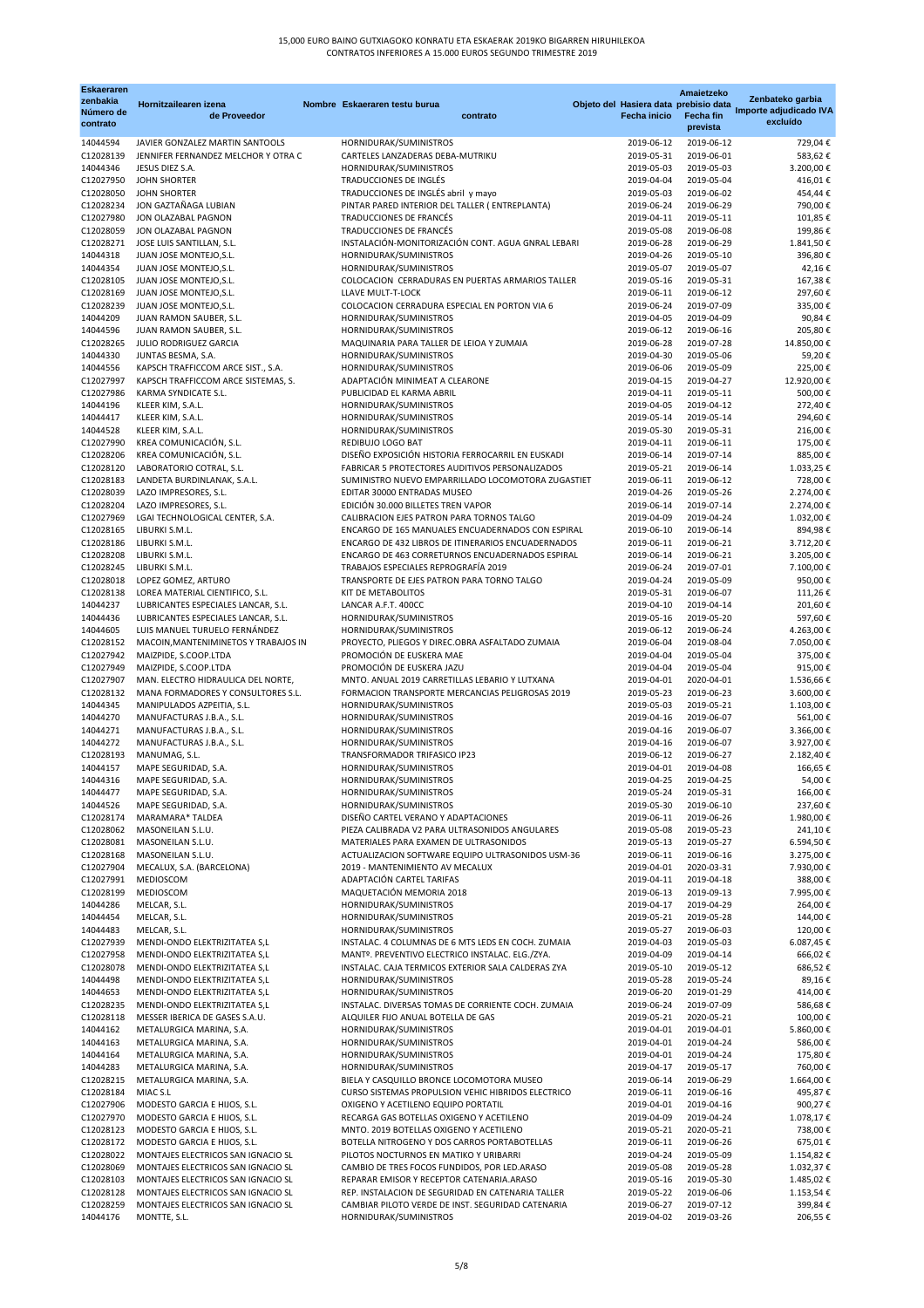## 15,000 EURO BAINO GUTXIAGOKO KONRATU ETA ESKAERAK 2019KO BIGARREN HIRUHILEKOA CONTRATOS INFERIORES A 15.000 EUROS SEGUNDO TRIMESTRE 2019

| <b>Eskaeraren</b><br>zenbakia |                                                                    |                                                                                          |          |                          | <b>Amaietzeko</b>                                         | Zenbateko garbia       |
|-------------------------------|--------------------------------------------------------------------|------------------------------------------------------------------------------------------|----------|--------------------------|-----------------------------------------------------------|------------------------|
| Número de                     | Hornitzailearen izena<br>de Proveedor                              | Nombre Eskaeraren testu burua                                                            | contrato | <b>Fecha inicio</b>      | Objeto del Hasiera data prebisio data<br><b>Fecha fin</b> | Importe adjudicado IVA |
| contrato                      |                                                                    |                                                                                          |          |                          | prevista                                                  | excluído               |
| 14044223                      | MONTTE, S.L.                                                       | HORNIDURAK/SUMINISTROS                                                                   |          | 2019-04-08               | 2019-04-12                                                | 120,50€                |
| 14044323<br>C12028155         | MONTTE, S.L.<br>MONTTE, S.L.                                       | HORNIDURAK/SUMINISTROS<br>BUZONES PARA AGENTES DE ESTACION DERIO Y ERMUA                 |          | 2019-04-29<br>2019-06-04 | 2019-05-09<br>2019-06-05                                  | 257,40€<br>1.404,40€   |
| 14044573                      | MONTTE, S.L.                                                       | HORNIDURAK/SUMINISTROS                                                                   |          | 2019-06-10               | 2019-05-22                                                | 85,05€                 |
| 14044616                      | MONTTE, S.L.                                                       | HORNIDURAK/SUMINISTROS                                                                   |          | 2019-06-13               | 2019-06-20                                                | 137,40€                |
| 14044668<br>14044674          | MONTTE, S.L.<br>MONTTE, S.L.                                       | HORNIDURAK/SUMINISTROS<br>HORNIDURAK/SUMINISTROS                                         |          | 2019-06-24<br>2019-06-26 | 2019-06-24<br>2019-07-15                                  | 61,54€<br>52,01€       |
| C12028256                     | MORA HERNANDEZ DAVID                                               | CORRECCIÓN ANOMALIAS OCA BAJA TENSIÓN.                                                   |          | 2019-06-27               | 2019-07-27                                                | 5.235,20€              |
| C12028119                     | NAUTICA LEIOA, S.L.                                                | SACAR MODELO Y MOLDE FABRICAR PIEZA MONEDERO                                             |          | 2019-05-21               | 2019-05-26                                                | 375,00€                |
| C12028170<br>C12028248        | NAUTICA LEIOA, S.L.<br>NAUTICA LEIOA, S.L.                         | REPARAR RETROVISOR<br>REFORMA DE RETROVISORES                                            |          | 2019-06-11<br>2019-06-25 | 2019-06-12<br>2019-12-25                                  | 270,00€<br>5.000,00€   |
| 14044299                      | NETYA FERHIGIENE, S.L.                                             | HORNIDURAK/SUMINISTROS                                                                   |          | 2019-04-17               | 2019-04-30                                                | 48,70€                 |
| 14044456                      | NETYA FERHIGIENE, S.L.                                             | HORNIDURAK/SUMINISTROS                                                                   |          | 2019-05-21               | 2019-06-05                                                | 238,00€                |
| 14044584<br>14044598          | NETYA FERHIGIENE, S.L.<br>NETYA FERHIGIENE, S.L.                   | HORNIDURAK/SUMINISTROS<br>HORNIDURAK/SUMINISTROS                                         |          | 2019-06-11<br>2019-06-12 | 2019-06-15<br>2019-06-27                                  | 71,37€<br>181,46€      |
| C12027927                     | NEWTEK SOLIDOS, S.L.                                               | 2019 - MANTENIMIENTO SILOS ARENADO                                                       |          | 2019-04-01               | 2020-04-01                                                | 7.981,00 €             |
| C12028194                     | NOVODINAMICA, S.L.U.                                               | MESA ELEVADORA MANUAL 1.000KGS CAPACIDAD (4 UDS)                                         |          | 2019-06-12               | 2019-08-12                                                | 5.000,00 €             |
| C12028224<br>C12028027        | NR MOBILITY SOLUTIONS, S.L.<br>OFIMATIKA LAN, S.L.L.               | MOCHILAS URBAN FREE PORTÁTILES<br>SUMINISTRO DISPOSITIVOS INFORMATICA                    |          | 2019-06-19<br>2019-04-24 | 2019-07-19<br>2019-05-17                                  | 144,42€<br>1.725,60€   |
| 14044560                      | OFIMATIKA LAN, S.L.L.                                              | HORNIDURAK/SUMINISTROS                                                                   |          | 2019-06-06               | 2019-06-06                                                | 1.180,00€              |
| 14044635                      | <b>ONATEK DIGITAL, S.L.</b>                                        | HORNIDURAK/SUMINISTROS                                                                   |          | 2019-06-17               | 2019-06-12                                                | 420,00€                |
| C12028030<br>C12027976        | ONDARTEZ, S.L.<br>ORONA S. COOP. LTDA.                             | TRASLADO Y MONTAJE DE PANEL DE AZULEJOS PUBLICITAR<br>MANTENIMIENTO ASCENSOR SUBESTACIÓN |          | 2019-04-25<br>2019-04-11 | 2019-05-25<br>2020-04-11                                  | 1.125,00€<br>1.200,00€ |
| C12028195                     | ORONA S. COOP. LTDA.                                               | MANTENIMIENTO ASCENSORES GASTEIZ 2019                                                    |          | 2019-06-12               | 2020-03-31                                                | 2.960,46€              |
| 14044250                      | PAPYNDUX, S.A.                                                     | HORNIDURAK/SUMINISTROS                                                                   |          | 2019-04-12               | 2019-03-21                                                | 472,13€                |
| 14044251<br>14044252          | PAPYNDUX, S.A.<br>PAPYNDUX, S.A.                                   | HORNIDURAK/SUMINISTROS<br>HORNIDURAK/SUMINISTROS                                         |          | 2019-04-12<br>2019-04-12 | 2019-03-22<br>2019-03-26                                  | 13,20€<br>24,21€       |
| 14044263                      | PAPYNDUX, S.A.                                                     | HORNIDURAK/SUMINISTROS                                                                   |          | 2019-04-15               | 2019-04-17                                                | 129,93€                |
| 14044406                      | PAPYNDUX, S.A.                                                     | HORNIDURAK/SUMINISTROS                                                                   |          | 2019-05-13               | 2019-05-17                                                | 54,74€                 |
| 14044570                      | PAPYNDUX, S.A.                                                     | HORNIDURAK/SUMINISTROS                                                                   |          | 2019-06-07               | 2019-05-09                                                | 149,30€                |
| 14044620<br>14044638          | PAPYNDUX, S.A.<br>PAPYNDUX, S.A.                                   | 110100038 ARCHIVADOR CARTON FORRADO A-Z A4 GRIS 25<br>HORNIDURAK/SUMINISTROS             |          | 2019-06-13<br>2019-06-18 | 2019-06-20<br>2019-07-02                                  | 75,34€<br>241,46€      |
| C12028213                     | PATENTES TALGO, S.L                                                | ADECUACIÓN PERFILES RUEDA S-500 A TORNO ATXURI                                           |          | 2019-06-14               | 2019-12-14                                                | 9.500,00€              |
| 14044181                      | PATENTES TALGO, S.L.                                               | HORNIDURAK/SUMINISTROS                                                                   |          | 2019-04-03               | 2019-06-02                                                | 6.879,40€              |
| 14044335<br>14044351          | PECOMARK, S.A.<br>PECOMARK, S.A.                                   | HORNIDURAK/SUMINISTROS<br>HORNIDURAK/SUMINISTROS                                         |          | 2019-05-02<br>2019-05-07 | 2019-05-15<br>2019-05-09                                  | 105,78€<br>17,76€      |
| 14044431                      | PECOMARK, S.A.                                                     | HORNIDURAK/SUMINISTROS                                                                   |          | 2019-05-16               | 2019-05-20                                                | 93,40€                 |
| 14044464                      | PECOMARK, S.A.                                                     | HORNIDURAK/SUMINISTROS                                                                   |          | 2019-05-22               | 2019-05-26                                                | 128,94€                |
| 14044474                      | PECOMARK, S.A.                                                     | HORNIDURAK/SUMINISTROS                                                                   |          | 2019-05-24<br>2019-06-14 | 2019-05-31<br>2019-06-18                                  | 144,63€                |
| 14044629<br>C12028151         | PECOMARK, S.A.<br>PEDRO LUIS NÚÑEZ GONZALEZ                        | HORNIDURAK/SUMINISTROS<br>PROYECTO CONSTRUCT.CERRAMIENNTO TALLER ATXURI 2019             |          | 2019-06-03               | 2019-05-01                                                | 142,08€<br>7.950,00€   |
| C12028102                     | PEGAMO INDUSTRIAL DIVISION, S.L.                                   | RECALIBRAR ALTURA DE GATO DE 5,5T                                                        |          | 2019-05-16               | 2019-05-31                                                | 405,00€                |
| 14044260                      | PEGAMO SUMINISTROS, S.L.                                           | HORNIDURAK/SUMINISTROS                                                                   |          | 2019-04-15               | 2019-04-22                                                | 203,00€                |
| 14044374<br>C12028110         | PENTER COMERCIAL, S.A.<br>PENTER COMERCIAL, S.A.                   | HORNIDURAK/SUMINISTROS<br>SUMINISTRO EQUIPAMIENTO DE INFORMÁTICA                         |          | 2019-05-08<br>2019-05-16 | 2019-05-17<br>2019-05-26                                  | 130,55€<br>265,15€     |
| 14044574                      | PENTER COMERCIAL, S.A.                                             | HORNIDURAK/SUMINISTROS                                                                   |          | 2019-06-10               | 2019-06-03                                                | 214,00€                |
| 14044293                      | PENTER COMERCIAL, S.A.                                             | HORNIDURAK/SUMINISTROS                                                                   |          | 2019-04-17               | 2019-04-30                                                | 328,32€                |
| 14044442<br>14044455          | PENTER COMERCIAL, S.A.<br>PENTER COMERCIAL, S.A.                   | HORNIDURAK/SUMINISTROS<br>HORNIDURAK/SUMINISTROS                                         |          | 2019-05-17<br>2019-05-21 | 2019-05-24<br>2019-05-28                                  | 472,00€<br>118,00€     |
| C12028150                     | PEOPLE INNOVA, S.L.                                                | CURSOS EXTIN.INCENDIOS, PRIM AUXILIOS Y RCP                                              |          | 2019-05-31               | 2019-06-07                                                | 4.920,00€              |
| C12027956                     | PKF ATTEST ITC, S.L.                                               | SELECCION EXTERNA_INGENIERIA MECANICA                                                    |          | 2019-04-08               | 2019-06-08                                                | 5.200,00€              |
| C12027984<br>C12028008        | PROCLAMA PUBLICIDAD, S.L.<br>PUBLINEXO, S.L.PUBLINEXO, S.L.        | IMPRESIÓN MUPIS BIZIEUSKOTREN<br>ANUNCIO SELECCION EXTERNA_INGENIERIA MECANICA-8MOD      |          | 2019-04-11<br>2019-04-23 | 2019-04-26<br>2019-04-27                                  | 343,20€<br>4.306,19€   |
| C12028260                     | PUERTAS N.C., S.A.                                                 | SUSTITUC. BOTON EMERGENCIA PORTON COCH. ELGOIBAR                                         |          | 2019-06-27               | 2019-07-04                                                | 197,00€                |
| C12028040                     | QUICK, C. FOT. INTEGRAL, S.L.                                      | PRODUCCIÓN/COLOCACIÓN VINILOS BIZIEUSKOTREN                                              |          | 2019-04-26               | 2019-06-26                                                | 10.601,00€             |
| 14044235                      | RADIADORES SANTI, S.L.                                             | HORNIDURAK/SUMINISTROS                                                                   |          | 2019-04-10               | 2019-04-09                                                | 907,90€                |
| C12027982<br>14044236         | RADIADORES SANTI, S.L.<br>RADIAL, S.L.                             | REPARAR DOS CALEFACTORES ALUMINIO AUTOB. 912<br>HORNIDURAK/SUMINISTROS                   |          | 2019-04-11<br>2019-04-10 | 2019-04-18<br>2019-04-17                                  | 318,00€<br>1.338,00€   |
| 14044200                      | RADIO RHIN, S.A.                                                   | HORNIDURAK/SUMINISTROS                                                                   |          | 2019-04-05               | 2019-03-29                                                | 208,40€                |
| 14044369                      | RADIO RHIN, S.A.                                                   | HORNIDURAK/SUMINISTROS                                                                   |          | 2019-05-08               | 2019-04-29                                                | 151,74€                |
| 14044554<br>14044555          | RADIO RHIN, S.A.<br>RADIO RHIN, S.A.                               | HORNIDURAK/SUMINISTROS<br>HORNIDURAK/SUMINISTROS                                         |          | 2019-06-05<br>2019-06-05 | 2019-06-05<br>2019-06-05                                  | 169,22€<br>133,89€     |
| 14044587                      | RADIO RHIN, S.A.                                                   | HORNIDURAK/SUMINISTROS                                                                   |          | 2019-06-11               | 2019-06-07                                                | 87,77€                 |
| C12027943                     | RAFAEL ALCORTA Y ABOGADOS, S.L.                                    | SERVICIOS ABOG. LABORALISTAS 62-19                                                       |          | 2019-04-04               | 2019-04-05                                                | 1.200,00€              |
| C12027944<br>C12028006        | RAFAEL ALCORTA Y ABOGADOS, S.L.<br>RAFAEL ALCORTA Y ABOGADOS, S.L. | SERVICIOS A.LABORALISTAS AUTOS 43-19<br>SERVICIOS AB. LABORALISTAS AUTOS 43-19           |          | 2019-04-04<br>2019-04-23 | 2019-05-04<br>2019-04-24                                  | 1.100,00€<br>1.100,00€ |
| C12028051                     | RAFAEL ALCORTA Y ABOGADOS, S.L.                                    | SERV. ABOG.LABORALISTAS AUTOS 170-2019                                                   |          | 2019-05-03               | 2019-05-03                                                | 1.050,00€              |
| C12028052                     | RAFAEL ALCORTA Y ABOGADOS, S.L.                                    | SERV. ABOGADOS LABORALISTAS AUTOS 383-18 403-18                                          |          | 2019-05-03               | 2019-05-03                                                | 600,00 €               |
| C12028054                     | RAFAEL ALCORTA Y ABOGADOS, S.L.                                    | SERV. AB.LABORALISTAS AUTOS 110-2019                                                     |          | 2019-05-03               | 2019-05-04<br>2019-06-05                                  | 1.250,00€              |
| C12028153<br>C12028161        | RAFAEL ALCORTA Y ABOGADOS, S.L.<br>Rail Line Components S.L.U.     | SERVICIOS ABOG. LABORALISTAS AUTOS 804-2018<br>BOMBA PRESIÓN PARA DECALADO RUEDAS        |          | 2019-06-04<br>2019-06-07 | 2019-08-07                                                | 900,00€<br>5.000,00 €  |
| C12027948                     | RAUL DIENTE HERRERA                                                | SERVº TAXIBUS EIBAR-ELGETA 1/4/2019 AL 17/4/2019                                         |          | 2019-04-04               | 2019-04-21                                                | 2.445,30 €             |
| 14044420                      | RECAMBIOS RAF SANTANDER S.A.                                       | HORNIDURAK/SUMINISTROS                                                                   |          | 2019-05-14               | 2019-05-13                                                | 730,00 €               |
| C12028147<br>14044337         | RECAMBIOS RAF SANTANDER S.A.U.<br>RECAMBIOS SAGASTA, S.L.          | CURSO ITV ELECTRONICA SOLUCION AVERIAS JALTEST<br>HORNIDURAK/SUMINISTROS                 |          | 2019-05-31<br>2019-05-02 | 2019-06-15<br>2019-05-06                                  | 450,00€<br>26,22€      |
| 14044356                      | RECAMBIOS SAGASTA, S.L.                                            | HORNIDURAK/SUMINISTROS                                                                   |          | 2019-05-07               | 2019-05-13                                                | 26,78€                 |
| 14044424                      | RECAMBIOS SAGASTA, S.L.                                            | HORNIDURAK/SUMINISTROS                                                                   |          | 2019-05-15               | 2019-05-17                                                | 52,44€                 |
| 14044527<br>14044685          | RECAMBIOS SAGASTA, S.L.                                            | HORNIDURAK/SUMINISTROS                                                                   |          | 2019-05-30<br>2019-06-27 | 2019-06-04<br>2019-06-27                                  | 15,00 €                |
| 14044372                      | RECAMBIOS SAGASTA, S.L.<br>REPARACIONES AUTOIRAETA, S.A.L.         | HORNIDURAK/SUMINISTROS<br>HORNIDURAK/SUMINISTROS                                         |          | 2019-05-08               | 2019-05-06                                                | 7,42€<br>191,18€       |
| 14044495                      | REPARACIONES AUTOIRAETA, S.A.L.                                    | HORNIDURAK/SUMINISTROS                                                                   |          | 2019-05-28               | 2019-05-07                                                | 548,97€                |
| 14044496                      | REPARACIONES AUTOIRAETA, S.A.L.                                    | HORNIDURAK/SUMINISTROS                                                                   |          | 2019-05-28               | 2019-05-10                                                | 21,60€                 |
| 14044489<br>14044529          | RODAMIENTOS Y SERVICIOS, S.L.<br>ROEIRASA                          | HORNIDURAK/SUMINISTROS<br>HORNIDURAK/SUMINISTROS                                         |          | 2019-05-27<br>2019-05-30 | 2019-06-03<br>2019-06-03                                  | 165,00 €<br>304,98€    |
| C12028179                     | RUTA DEL HIERRO EN LOS PIRINEOS                                    | CUOTA INSCRIPCIÓN RUTA DEL HIERRO                                                        |          | 2019-06-11               | 2020-06-11                                                | 800,00 €               |
| C12028228                     | S.E. DE CARBUROS METALICOS, S.A.                                   | MNTO. ANUAL 2019 BOTELLA REFRIGERANTE H134AX60S                                          |          | 2019-06-19               | 2019-07-04                                                | 59,32€                 |
| C12028015                     | S.GALLARDO S.L.U.-MECALUX                                          | INSPECCIÓN TECNICA DE ESTANTERIAS                                                        |          | 2019-04-24               | 2019-05-24                                                | 452,00 €               |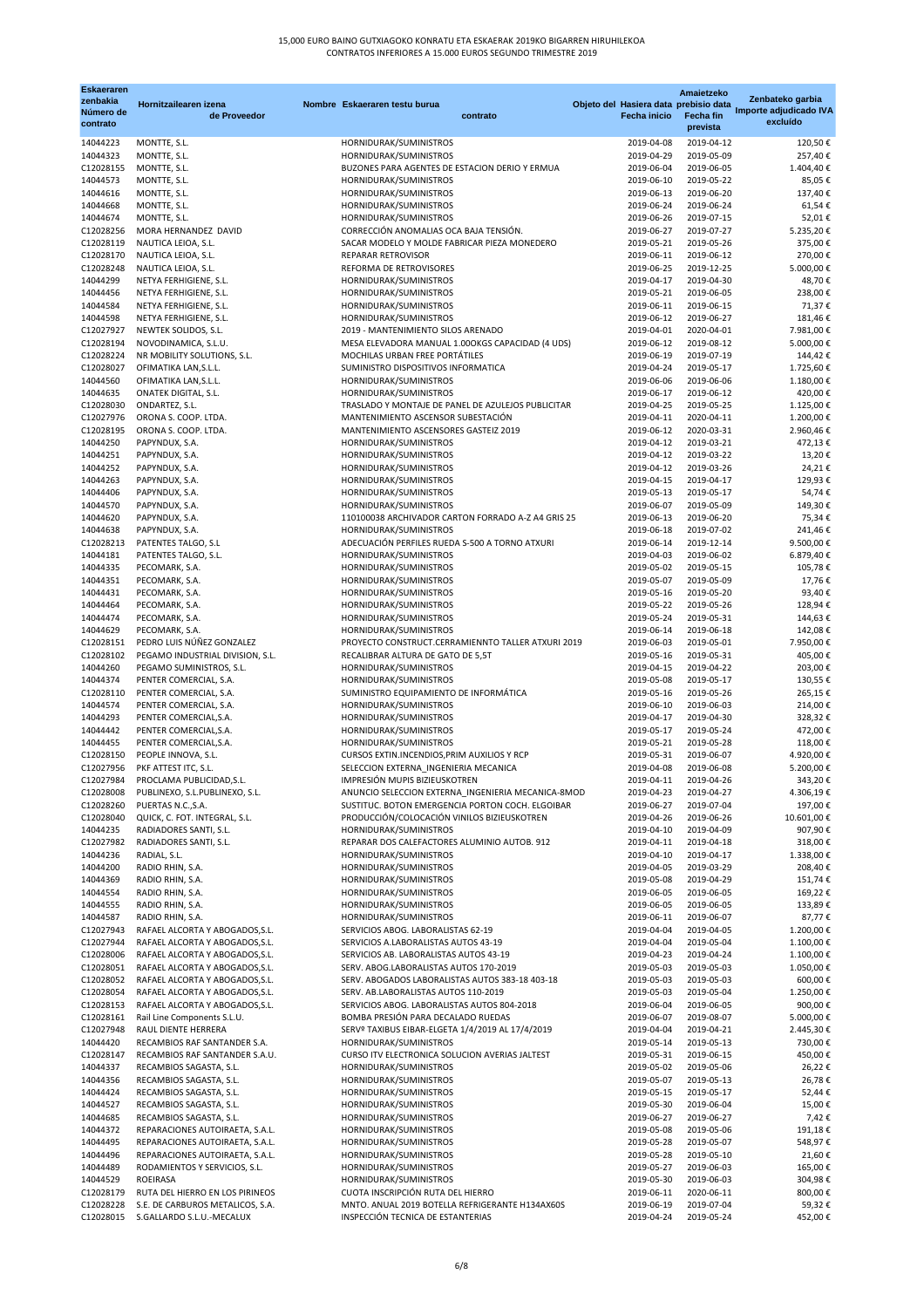| <b>Eskaeraren</b><br>zenbakia |                                                                            |                                                                                                         |                                                              | Amaietzeko               | Zenbateko garbia                   |
|-------------------------------|----------------------------------------------------------------------------|---------------------------------------------------------------------------------------------------------|--------------------------------------------------------------|--------------------------|------------------------------------|
| Número de                     | Hornitzailearen izena<br>de Proveedor                                      | Nombre Eskaeraren testu burua<br>contrato                                                               | Objeto del Hasiera data prebisio data<br><b>Fecha inicio</b> | <b>Fecha fin</b>         | Importe adjudicado IVA<br>excluído |
| contrato                      |                                                                            |                                                                                                         |                                                              | prevista                 |                                    |
| C12028106                     | SACINE EQUIP. INDUSTRIAL, S.L.                                             | SUSTITUCION ASTA DE BARRERA DE ENTRADA PRINCIPAL                                                        | 2019-05-16                                                   | 2019-05-31               | 500,00€                            |
| C12028122<br>C12028192        | SACINE EQUIP. INDUSTRIAL, S.L.<br>SACINE EQUIP. INDUSTRIAL, S.L.           | PUERTA CORREDERA.SUSTITUCION DOS RUEDAS C/SOPORTE.<br>REP. PORTON DE TALLER LUTXANA POR GOLPE DE CAMION | 2019-05-21<br>2019-06-11                                     | 2019-06-21<br>2019-06-26 | 2.130,00€<br>1.521,10€             |
| 14044402                      | SANDVIK ESPAÑOLA, S.A.                                                     | HORNIDURAK/SUMINISTROS                                                                                  | 2019-05-10                                                   | 2019-05-14               | 78,48€                             |
| 14044467                      | SANDVIK ESPAÑOLA, S.A.                                                     | HORNIDURAK/SUMINISTROS                                                                                  | 2019-05-23                                                   | 2019-05-28               | 248,61€                            |
| C12027961<br>C12028114        | SANZ ASPIZUA + ASOCIADOS<br>SCHNEIDER ELECTRIC IT SPAIN S.L.               | ASISTENCIA PERICIAL EN JUZGADO<br>SUSTITUCION DE VENTILADORES DE REFRIGERACION S.A.I                    | 2019-04-09<br>2019-05-21                                     | 2019-04-10<br>2019-05-29 | 80,00€<br>2.002,60€                |
| C12028124                     | SCHNEIDER ELECTRIC IT SPAIN S.L.                                           | MANTENIMIENTO S.A.I. MOTOR TRACCION FUNICULAR 2019                                                      | 2019-05-21                                                   | 2020-05-21               | 1.917,19€                          |
| C12028092                     | SEGURILIGHT SEÑALIZACION, S.L.L.                                           | SUMINISTRO INSCRIPCIONES TD2000 PARA HOMOLOGACIÓN                                                       | 2019-05-15                                                   | 2019-06-15               | 196,00€                            |
| C12027981                     | SEIN BATU, S.L.                                                            | HERRAMIENTA PARA TALLER LEBARIO                                                                         | 2019-04-11                                                   | 2019-04-26               | 2.225,81€                          |
| 14044405<br>14044493          | SEIN BATU, S.L.<br>SEIN BATU, S.L.                                         | HORNIDURAK/SUMINISTROS<br>HORNIDURAK/SUMINISTROS                                                        | 2019-05-10<br>2019-05-28                                     | 2019-05-10<br>2019-05-21 | 54,66€<br>98,20€                   |
| 14044569                      | SEIN BATU, S.L.                                                            | HORNIDURAK/SUMINISTROS                                                                                  | 2019-06-07                                                   | 2019-06-07               | 112,98€                            |
| 14044634                      | SEIN BATU, S.L.                                                            | HORNIDURAK/SUMINISTROS                                                                                  | 2019-06-17                                                   | 2019-06-13               | 45,84€                             |
| C12028111                     | SERKONTEN - SCIO. CONT. HIGIENICO                                          | ALQ+MANTº SERVºS SERKONTEN COCH ZYA-ELG-MALLAB.                                                         | 2019-05-16                                                   | 2020-05-16               | 1.753,03€                          |
| C12028201<br>C12028263        | SERMICRO, SAU<br>SERVICIOS Y CARRETILLAS ELEVADORAS                        | AMPLIACIÓN LICENCIAS ANTIVIRUS<br>CARRETILLA ELEVADORA ZUMAIA                                           | 2019-06-14<br>2019-06-28                                     | 2020-06-14<br>2019-07-28 | 1.008,00€<br>13.500,00€            |
| C12028047                     | SERVYTRONIX, S.L.                                                          | CALIBRACION DE AUDIOMETRO                                                                               | 2019-05-03                                                   | 2019-06-03               | 229,67€                            |
| 14044167                      | SETALDE, S. A                                                              | HORNIDURAK/SUMINISTROS                                                                                  | 2019-04-01                                                   | 2019-04-05               | $6,24 \in$                         |
| 14044182                      | SETALDE, S. A                                                              | HORNIDURAK/SUMINISTROS                                                                                  | 2019-04-04                                                   | 2019-04-04               | 32,47€                             |
| 14044221<br>14044296          | SETALDE, S. A<br>SETALDE, S. A                                             | HORNIDURAK/SUMINISTROS<br>HORNIDURAK/SUMINISTROS                                                        | 2019-04-08<br>2019-04-17                                     | 2019-04-12<br>2019-04-24 | 8,58€<br>293,60€                   |
| 14044492                      | SETALDE, S. A                                                              | HORNIDURAK/SUMINISTROS                                                                                  | 2019-05-28                                                   | 2019-05-28               | 115,96€                            |
| 14044579                      | SETALDE, S. A                                                              | HORNIDURAK/SUMINISTROS                                                                                  | 2019-06-11                                                   | 2019-06-21               | 9,27€                              |
| 14044580                      | SETALDE, S. A                                                              | HORNIDURAK/SUMINISTROS                                                                                  | 2019-06-11                                                   | 2019-06-19               | 49,24€                             |
| 14044581<br>14044592          | SETALDE, S. A<br>SETALDE, S. A                                             | HORNIDURAK/SUMINISTROS<br>HORNIDURAK/SUMINISTROS                                                        | 2019-06-11<br>2019-06-11                                     | 2019-06-11<br>2019-06-17 | 136,47€<br>19,20€                  |
| 14044647                      | SETALDE, S. A                                                              | HORNIDURAK/SUMINISTROS                                                                                  | 2019-06-19                                                   | 2019-06-24               | 139,71€                            |
| 14044687                      | SETALDE, S. A                                                              | HORNIDURAK/SUMINISTROS                                                                                  | 2019-06-27                                                   | 2019-07-04               | 160,00€                            |
| C12028097                     | SEYCE, S.A.                                                                | PASAR REVISIÓN CARRETILLA ELEV. SUSTITUYENDO FILTR                                                      | 2019-05-15                                                   | 2019-05-17               | 301,33 €                           |
| 14044572<br>C12028164         | SIBELCO MINERALES, S.A.<br>SIGNOS DE IDENTIDAD, S.L.                       | HORNIDURAK/SUMINISTROS<br>ASESORAMIENTO ACCIONES INFO LURRALDEBUS DFG-GFA                               | 2019-06-10<br>2019-06-10                                     | 2019-02-21<br>2019-06-11 | 346,94€<br>14.700,00€              |
| C12028255                     | SMARTING ENGINEERING, S.L.                                                 | SUMINISTRO SAM BAT JUNIO 2019                                                                           | 2019-06-26                                                   | 2019-07-17               | 8.000,00 €                         |
| C12028104                     | SOGECAR, S.A.                                                              | SUMINISTRO DE 4 BIDONES 200L CIERRE BALLESTA                                                            | 2019-05-16                                                   | 2019-05-31               | 360,00€                            |
| 14044222                      | STAPLES PRODUCTOS DE OFICINA, S.L.U                                        | HORNIDURAK/SUMINISTROS                                                                                  | 2019-04-08                                                   | 2019-04-17               | 254,00€                            |
| 14044407<br>14044621          | STAPLES PRODUCTOS DE OFICINA, S.L.U<br>STAPLES PRODUCTOS DE OFICINA, S.L.U | HORNIDURAK/SUMINISTROS<br>HORNIDURAK/SUMINISTROS                                                        | 2019-05-13<br>2019-06-13                                     | 2019-05-16<br>2019-06-18 | 158,33€<br>223,60€                 |
| C12028177                     | STRATWARE SYSTEMS, S.L.                                                    | MANTENIMIENTOS DESARROLLOS EN DDWEB 2019                                                                | 2019-06-11                                                   | 2020-06-11               | 6.000,00 €                         |
| C12028011                     | SUBITO COMUNICACIONES, S.L.                                                | CREATIVIDAD DISEÑO VINILOS CAMPAÑA                                                                      | 2019-04-23                                                   | 2019-07-23               | 4.500,00 €                         |
| C12028115                     | SUMINISTROS DE IMAGEN                                                      | ADAPTACIÓN BANNER                                                                                       | 2019-05-21                                                   | 2019-06-05               | 300,00€                            |
| C12028116<br>C12028252        | SUMINISTROS DE IMAGEN<br>SUMINISTROS IND. AZAN, S.A.                       | ADAPTACIÓN ANUNCIO<br>CALIBRE DE PESTAÑA DE RUEDAS MANUAL                                               | 2019-05-21<br>2019-06-25                                     | 2019-06-05<br>2019-07-10 | 600,00 €<br>2.200,00€              |
| 14044220                      | SUMINISTROS INDUSTRIALES FERRETERIA                                        | HORNIDURAK/SUMINISTROS                                                                                  | 2019-04-08                                                   | 2019-04-12               | 165,08€                            |
| 14044328                      | SUMINISTROS INDUSTRIALES FERRETERIA                                        | HORNIDURAK/SUMINISTROS                                                                                  | 2019-04-30                                                   | 2019-04-30               | 30,00€                             |
| 14044438                      | SUMINISTROS MUGARRA, S.L.                                                  | HORNIDURAK/SUMINISTROS                                                                                  | 2019-05-16                                                   | 2019-05-27               | 69,10€                             |
| 14044267<br>14044426          | SUMINISTROS PRADA S.L.<br>SUMINISTROS PRADA S.L.                           | HORNIDURAK/SUMINISTROS<br>HORNIDURAK/SUMINISTROS                                                        | 2019-04-16<br>2019-05-15                                     | 2019-04-26<br>2019-06-28 | 98,56€<br>339,80€                  |
| 14044452                      | SUMINISTROS PRADA S.L.                                                     | HORNIDURAK/SUMINISTROS                                                                                  | 2019-05-21                                                   | 2019-05-24               | 131,60€                            |
| 14044490                      | SUMINISTROS PRADA S.L.                                                     | HORNIDURAK/SUMINISTROS                                                                                  | 2019-05-27                                                   | 2019-06-03               | 11,66€                             |
| 14044562                      | SUMINISTROS PRADA S.L.<br>SUMINISTROS PRADA S.L.                           | HORNIDURAK/SUMINISTROS                                                                                  | 2019-06-06                                                   | 2019-05-17               | 12,84€                             |
| 14044632<br>C12028012         | SUPREME FLOORS IBERICA, S.L.                                               | HORNIDURAK/SUMINISTROS<br>BALDOSA POLIPROPILENO ANTIDESLIZANTE PARA LAVADERO                            | 2019-06-14<br>2019-04-23                                     | 2019-06-21<br>2019-05-08 | 47,42€<br>4.797,60€                |
| 14044295                      | SUQUISA, S.L.U.                                                            | Mascarilla 3M R9152                                                                                     | 2019-04-17                                                   | 2019-04-21               | 26,00€                             |
| 14044453                      | SUQUISA, S.L.U.                                                            | HORNIDURAK/SUMINISTROS                                                                                  | 2019-05-21                                                   | 2019-05-28               | 84,72€                             |
| C12027941                     | SUSPERGINTZA ELKARTEA                                                      | FORMACION NIVELACION LIDERAZGO<br>ACTUALIZACIÓN FORMATO BILLETES NUEVOS 100 Y 200 EU                    | 2019-04-04                                                   | 2019-04-19               | 2.000,00 €                         |
| C12028126<br>14044276         | SUZOHAPP SPAIN, S.A<br>T.M. AUTOMOCION, S.L.                               | HORNIDURAK/SUMINISTROS                                                                                  | 2019-05-22<br>2019-04-16                                     | 2019-05-29<br>2019-04-26 | 375,00€<br>876,00€                 |
| 14044376                      | T.M. AUTOMOCION, S.L.                                                      | HORNIDURAK/SUMINISTROS                                                                                  | 2019-05-08                                                   | 2019-04-12               | 2.662,76€                          |
| 14044541                      | T.M. AUTOMOCION, S.L.                                                      | HORNIDURAK/SUMINISTROS                                                                                  |                                                              | 2019-06-03 2019-06-03    | 1.423,00 €                         |
| 14044544<br>14044558          | T.M. AUTOMOCION, S.L.<br>T.M. AUTOMOCION, S.L.                             | HORNIDURAK/SUMINISTROS<br>HORNIDURAK/SUMINISTROS                                                        | 2019-06-04<br>2019-06-06                                     | 2019-06-04<br>2019-06-14 | 1.057,18€<br>1.423,00 €            |
| 14044588                      | T.M. AUTOMOCION, S.L.                                                      | HORNIDURAK/SUMINISTROS                                                                                  | 2019-06-11                                                   | 2019-06-11               | 218,00€                            |
| 14044640                      | T.M. AUTOMOCION, S.L.                                                      | HORNIDURAK/SUMINISTROS                                                                                  | 2019-06-18                                                   | 2019-06-21               | 1.287,00€                          |
| 14044159                      | TABIRA COLOR, S.L.                                                         | HORNIDURAK/SUMINISTROS                                                                                  | 2019-04-01                                                   | 2019-04-01               | 118,83€                            |
| 14044160<br>14044179          | TABIRA COLOR, S.L.<br>TABIRA COLOR, S.L.                                   | HORNIDURAK/SUMINISTROS<br>HORNIDURAK/SUMINISTROS                                                        | 2019-04-01<br>2019-04-03                                     | 2019-04-05<br>2019-04-05 | 92,83€<br>361,74€                  |
| 14044202                      | TABIRA COLOR, S.L.                                                         | HORNIDURAK/SUMINISTROS                                                                                  | 2019-04-05                                                   | 2019-04-08               | 11,85€                             |
| 14044216                      | TABIRA COLOR, S.L.                                                         | HORNIDURAK/SUMINISTROS                                                                                  | 2019-04-08                                                   | 2019-04-10               | 111,46€                            |
| 14044327                      | TABIRA COLOR, S.L.                                                         | HORNIDURAK/SUMINISTROS                                                                                  | 2019-04-30                                                   | 2019-05-03               | 303,49€                            |
| 14044347<br>14044400          | TABIRA COLOR, S.L.<br>TABIRA COLOR, S.L.                                   | HORNIDURAK/SUMINISTROS<br>HORNIDURAK/SUMINISTROS                                                        | 2019-05-06<br>2019-05-10                                     | 2019-05-06<br>2019-05-13 | 181,87€<br>209,85€                 |
| 14044444                      | TABIRA COLOR, S.L.                                                         | HORNIDURAK/SUMINISTROS                                                                                  | 2019-05-20                                                   | 2019-05-22               | 13,58€                             |
| 14044451                      | TABIRA COLOR, S.L.                                                         | HORNIDURAK/SUMINISTROS                                                                                  | 2019-05-21                                                   | 2019-05-22               | 47,13€                             |
| 14044466                      | TABIRA COLOR, S.L.                                                         | HORNIDURAK/SUMINISTROS                                                                                  | 2019-05-23                                                   | 2019-05-24               | 184,01€                            |
| 14044475                      | TABIRA COLOR, S.L.                                                         | HORNIDURAK/SUMINISTROS                                                                                  | 2019-05-24                                                   | 2019-05-27<br>2019-06-14 | 5,00€                              |
| 14044595<br>14044289          | TABIRA COLOR, S.L.<br>TALL. ELECTROMECANICOS R. ZULUETA,                   | HORNIDURAK/SUMINISTROS<br>HORNIDURAK/SUMINISTROS                                                        | 2019-06-12<br>2019-04-17                                     | 2019-05-27               | 174,56€<br>157,70€                 |
| 14044473                      | TALL. ELECTROMECANICOS R. ZULUETA,                                         | HORNIDURAK/SUMINISTROS                                                                                  | 2019-05-24                                                   | 2019-06-03               | 446,76€                            |
| C12028023                     | TALLER ELECTRICO ALJAMA, S.L.                                              | CAMBIAR RODAMIENTOS PLATO DE EMBRAGUE A515                                                              | 2019-04-24                                                   | 2019-04-29               | 311,05€                            |
| C12028176<br>14044537         | TALLER ELECTRICO ALJAMA, S.L.                                              | PERDIDA MANGUERA DE ALTA PRESION DEL EQUIPO                                                             | 2019-06-11<br>2019-05-31                                     | 2019-06-12<br>2018-10-11 | 124,00€                            |
| C12027960                     | TALLERES ARIMAR, SL<br>TALLERES BENGOETXEA, S.A.                           | HORNIDURAK/SUMINISTROS<br>REVISION FIAT DOBLO 241.000KM. ARASO                                          | 2019-04-09                                                   | 2019-04-24               | 280,00€<br>480,02€                 |
| 14044355                      | TALLERES DE PRECISION GAI, S.L.                                            | HORNIDURAK/SUMINISTROS                                                                                  | 2019-05-07                                                   | 2019-05-17               | 105,10€                            |
| 14044476                      | TALLERES DE PRECISION GAI, S.L.                                            | Portes en factura: 6 euros.                                                                             | 2019-05-24                                                   | 2019-06-03               | 105,10€                            |
| C12028190<br>C12028240        | TALLERES MOBIBAT, S. L.<br>TALLERES TXORIERRI, S.L.                        | REPARACIÓN ENREJADO CABINA DE PINTURA<br>BALLESTA SUSPENSION LOCOMOTORA AURRERA (MUSEO)                 | 2019-06-11<br>2019-06-24                                     | 2019-07-11<br>2019-06-29 | 1.570,00€<br>540,00€               |
| C12027994                     | TAPICERIA PARA AUTOCARES S.L.                                              | REP. BUTACAS (CONDUCTOR/VIAJEROS) AUTOB. GIP-2019                                                       | 2019-04-12                                                   | 2020-04-12               | 4.500,00€                          |